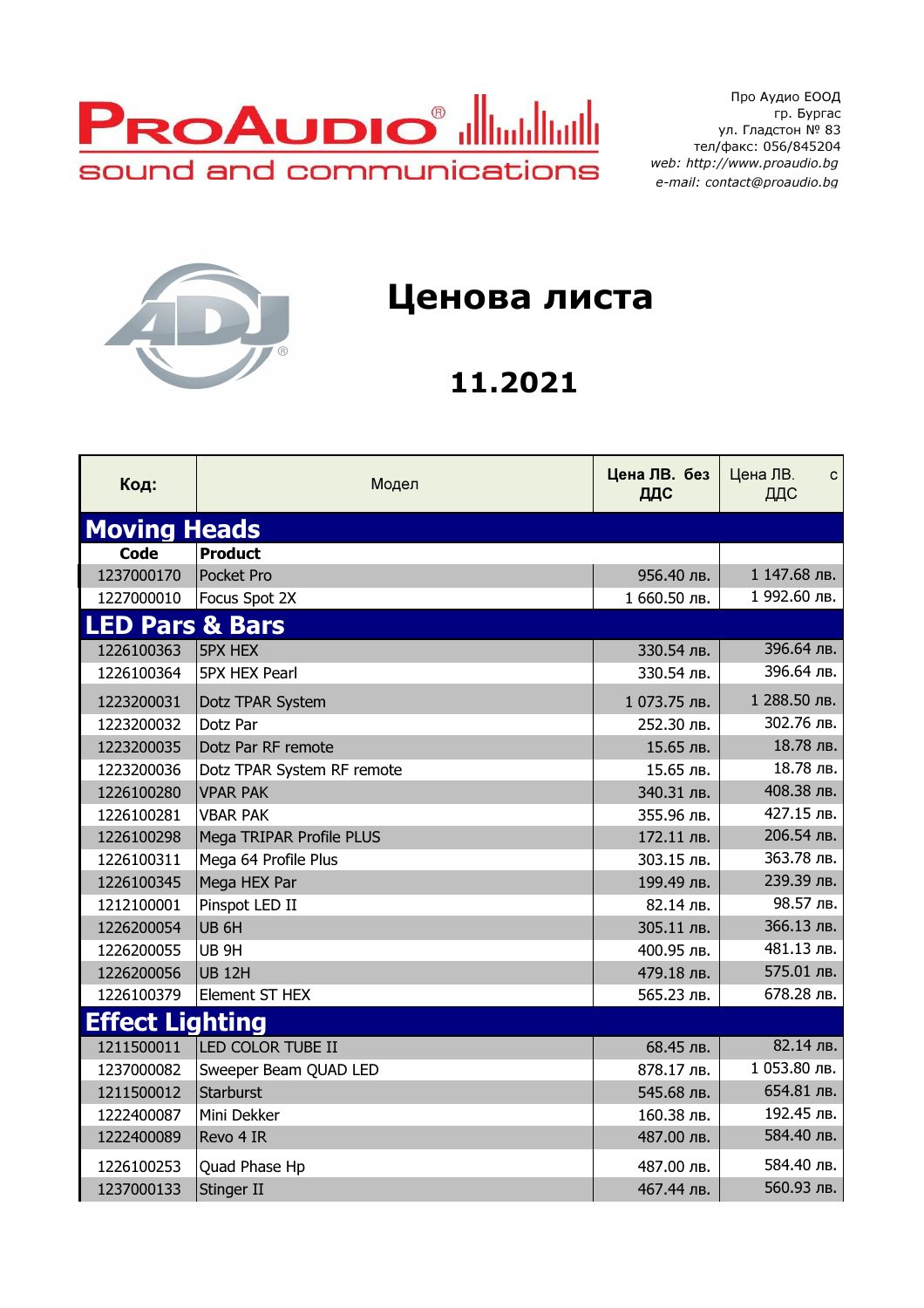| 1237000169              | <b>BOOM BOX FX2</b>      | 623.91 лв.   | 748.69 лв.   |
|-------------------------|--------------------------|--------------|--------------|
| 1223200049              | Rayzer                   | 330.54 лв.   | 396.64 лв.   |
| 1226200058              | Contour                  | 207.32 лв.   | 248.78 лв.   |
| 1223200053              | Starship                 | 2 247.25 лв. | 2 696.70 лв. |
| 1221500023              | H <sub>20</sub> IR       | 322.71 лв.   | 387.25 лв.   |
| 1221500025              | H <sub>20</sub> DMX IR   | 741.26 лв.   | 889.51 лв.   |
| 1221500027              | Ikon IR                  | 694.32 лв.   | 833.18 лв.   |
| 1221500028              | Ikon Profile             | 506.56 лв.   | 607.87 лв.   |
| 1221500030              | <b>Ikon Profile WW</b>   | 506.56 лв.   | 607.87 лв.   |
| 1223200041              | Micro Galaxian II        | 146.69 лв.   | 176.02 лв.   |
| 1237000126              | Laser emergency switch   | 58.67 лв.    | 70.41 лв.    |
| <b>Visual LED</b>       |                          |              |              |
| 1226300062              | <b>3D VISION RB1</b>     | 31.29 лв.    | 37.55 лв.    |
| 1226300063              | <b>3D VISION PL</b>      | 9.78 лв.     | 11.73 лв.    |
| 1226300069              | <b>3D VISION PLUS</b>    | 420.50 лв.   | 504.60 лв.   |
| <b>UV &amp; Strobes</b> |                          |              |              |
| 1224100005              | ECO UV BAR DMX           | 369.65 лв.   | 443.58 лв.   |
| 1224100008              | UV LED BAR20 IR          | 369.65 лв.   | 443.58 лв.   |
| 1226200049              | UV FLOOD 36              | 303.15 лв.   | 363.78 лв.   |
| 1215200019              | <b>Jolt 300</b>          | 741.26 лв.   | 889.51 лв.   |
| <b>Lighting Control</b> |                          |              |              |
| <b>Code</b>             | <b>Product</b>           |              |              |
| 1226100295              | <b>WIFIY EXR BATTERY</b> | 271.86 лв.   | 326.23 лв.   |
| 1226100373              | 4 Stream DMX Bridge      | 721.70 лв.   | 866.04 лв.   |
| 1226100318              | Airstream DMX Bridge     | 721.70 лв.   | 866.04 лв.   |
| 1226100370              | mydmx GO                 | 389.21 лв.   | 467.05 лв.   |
| 1310000051              | MyDMX 3.0                | 389.21 лв.   | 467.05 лв.   |
| 1310000101              | myDMX-RM                 | 447.89 лв.   | 537.46 лв.   |
| 1321000076              | <b>RGBW 4C IR</b>        | 115.39 лв.   | 138.47 лв.   |
| 1226100258              | WiFly RGBW8C             | 156.47 лв.   | 187.76 лв.   |
| 1321000077              | <b>HEXCON</b>            | 193.63 лв.   | 232.35 лв.   |
| 1322000046              | ADJ DMX Operator 1       | 264.04 лв.   | 316.84 лв.   |
| 1322000048              | ADJ Scene Setter 24      | 369.65 лв.   | 443.58 лв.   |
| 1322000051              | DMX Operator 384         | 283.60 лв.   | 340.31 лв.   |
| 1226100296              | <b>WiFly NE1</b>         | 350.09 лв.   | 420.11 лв.   |
| 1236100095              | SDC-6 Faderdesk V2 black | 95.84 лв.    | 115.00 лв.   |
| 1330000003              | <b>UNI PAK MKII</b>      | 133.00 лв.   | 159.60 лв.   |
| 1226200027              | LED RC2                  | 25.43 лв.    | 30.51 лв.    |
| 1223200026              | <b>ADJ RFC</b>           | 29.34 лв.    | 35.20 лв.    |
| 1321000062              | D6 Branch                | 310.98 лв.   | 373.17 лв.   |
| 1321000074              | UC-IR                    | 9.78 лв.     | 11.73 лв.    |
| <b>Special Effects</b>  |                          |              |              |
| 1411100031              | Entour Faze Jr           | 408.77 лв.   | 490.52 лв.   |
| 1411100030              | <b>Entour Faze</b>       | 557.41 лв.   | 668.89 лв.   |
|                         |                          |              |              |
| 1411100007              | Fog Fury 2000            | 420.50 лв.   | 504.60 лв.   |
| 1411100008              | Fog Fury 3000            | 760.82 лв.   | 912.98 лв.   |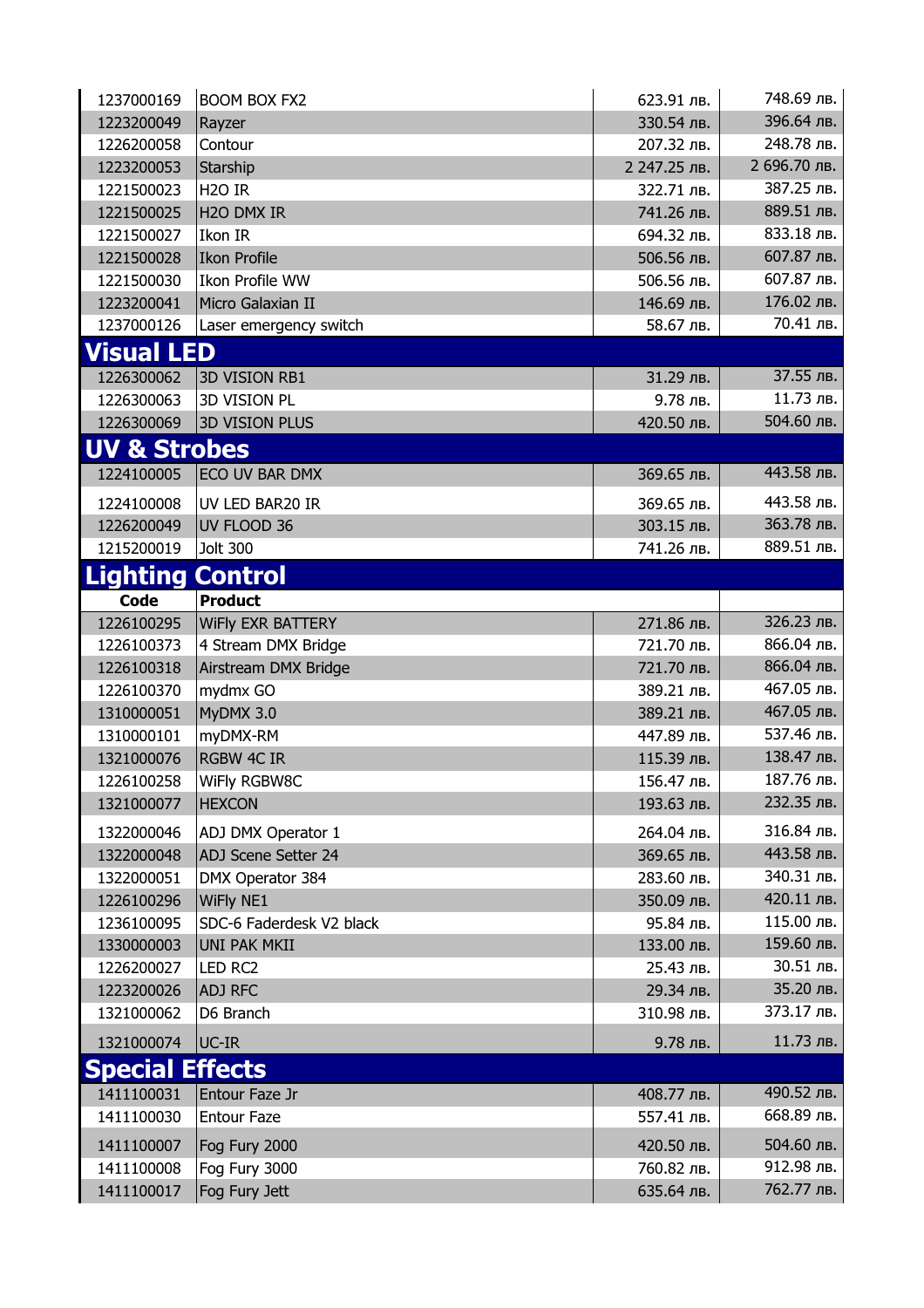| 1221000008 | FF23TR Fog Fury DMX Timer Remote      | 76.28 лв.  | 91.53 лв.  |
|------------|---------------------------------------|------------|------------|
| 1411100012 | FF23WR Wireless Remote Fog Fury       | 42.05 лв.  | 50.46 лв.  |
| 1411100013 | <b>VF400</b>                          | 99.75 лв.  | 119.70 лв. |
| 1411100024 | <b>VF1100</b>                         | 174.07 лв. | 208.88 лв. |
| 1411100015 | VF1300                                | 244.48 лв. | 293.37 лв. |
| 1411100016 | <b>VF1600</b>                         | 410.72 лв. | 492.87 лв. |
| 1411100018 | <b>VF Volcano</b>                     | 312.93 лв. | 375.52 лв. |
| 1223200037 | VFTR13                                | 56.72 лв.  | 68.06 лв.  |
| 1411100025 | Mister Kool II                        | 332.49 лв. | 398.99 лв. |
| 1411100033 | <b>Entour Chill</b>                   | 655.20 лв. | 786.24 лв. |
| 1223100002 | <b>VF Flurry</b>                      | 215.14 лв. | 258.17 лв. |
| 1223100003 | <b>VF Snow Flurry HO</b>              | 410.72 лв. | 492.87 лв. |
| 1212100006 | <b>Bubbletron</b>                     | 185.80 лв. | 222.96 лв. |
| 1212100014 | <b>Bubbletron GO</b>                  | 330.54 лв. | 396.64 лв. |
| 1411100022 | <b>BubbleTron XL</b>                  | 350.09 лв. | 420.11 лв. |
|            | <b>Fluids and Frangrances</b>         |            |            |
| 1421200029 | Kool Fog                              | 33.84 лв.  | 40.60 лв.  |
| 1421200028 | Foam Juice 5I ready mixed             | 72.37 лв.  | 86.84 лв.  |
| 1223200004 | Snow Juice                            | 25.43 лв.  | 30.51 лв.  |
| 1422200001 | bubble juice ready mixed 5 L          | 23.47 лв.  | 28.16 лв.  |
| 1421200006 | Fog juice 1 light --- 5 Liter         | 19.56 лв.  | 23.47 лв.  |
| 1421200007 | Fog juice 2 medium --- 5 Liter        | 23.47 лв.  | 28.16 лв.  |
| 1421200008 | Fog juice 3 heavy --- 5 Liter         | 28.36 лв.  | 34.03 лв.  |
| 1421200009 | Fog juice 1 light --- 20 Liter        | 78.23 лв.  | 93.88 лв.  |
| 1421200010 | Fog juice 2 medium --- 20 Liter       | 91.92 лв.  | 110.31 лв. |
| 1421200011 | Fog juice 3 heavy --- 20 Liter        | 109.53 лв. | 131.43 лв. |
| 1421200022 | Fog Juice CO2 - 5 Liter               | 33.25 лв.  | 39.90 лв.  |
| 1421200023 | Fog juice 1 light - 1 Liter           | 8.41 лв.   | 10.09 лв.  |
| 1421200024 | Fog juice 2 medium - 1 Liter          | 9.39 лв.   | 11.27 лв.  |
| 1421200025 | Fog juice 3 heavy - 1 Liter           | 11.15 лв.  | 13.38 лв.  |
| 1421200026 | ADJ Haze Fluid oil based 5I           | 101.70 лв. | 122.04 лв. |
| 1421200027 | ADJ Haze Fluid water based 5I         | 37.16 лв.  | 44.59 лв.  |
| 1221200004 | cleaning fluid 250mL for fog machines | 8.80 лв.   | 10.56 лв.  |
| 1211200003 | fog scent cherry 20ml                 | 7.82 лв.   | 9.39 лв.   |
| 1211200004 | fog scent banana 20ml                 | 7.82 лв.   | 9.39 лв.   |
| 1211200005 | fog scent mint 20ml                   | 7.82 лв.   | 9.39 лв.   |
| 1211200006 | fog scent tutti-frutti 20ml           | 7.82 лв.   | 9.39 лв.   |
|            | <b>Fluids and Frangrances</b>         |            |            |
| Code       | <b>Product</b>                        |            |            |
| 1211200007 | fog scent apple 20ml                  | 7.82 лв.   | 9.39 лв.   |
| 1211200008 | fog scent coconut 20ml                | 7.82 лв.   | 9.39 лв.   |
| 1211200009 | fog scent vanilla 20ml                | 7.82 лв.   | 9.39 лв.   |
| 1211200011 | Fog Scent Champagne 20ML              | 7.82 лв.   | 9.39 лв.   |
| 1211200012 | Fog Scent Red Energy 20ML             | 7.82 лв.   | 9.39 лв.   |
| 1211200013 | Fog Scent Passion Fruit 20ML          | 7.82 лв.   | 9.39 лв.   |
| 1211200014 | Fog Scent Chocolate 20ML              | 7.82 лв.   | 9.39 лв.   |
| 1211200015 | Fog Scent Coffee 20ML                 | 7.82 лв.   | 9.39 лв.   |
| 1211200016 | Fog Scent Jasmin 20ML                 | 7.82 лв.   | 9.39 лв.   |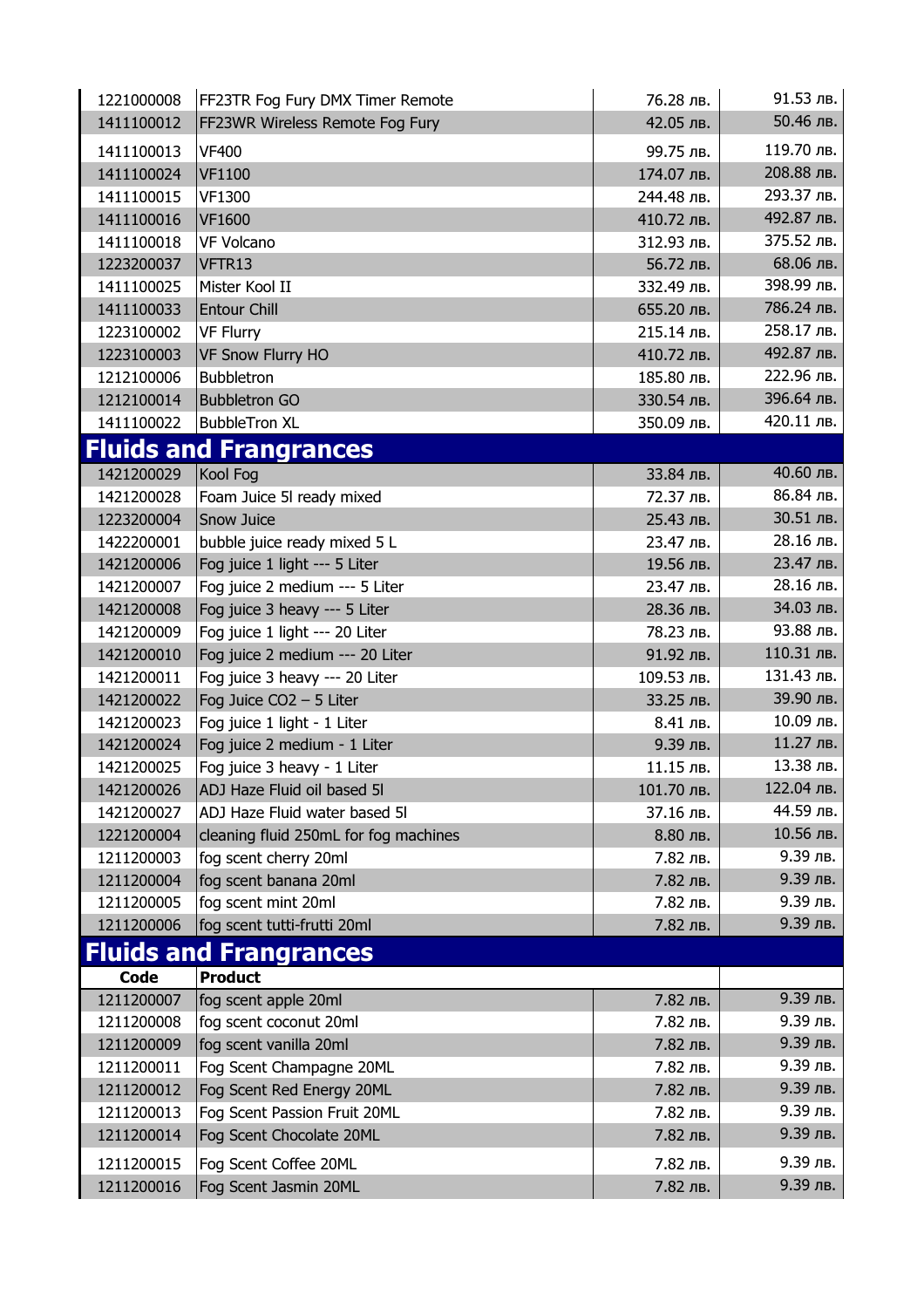| 1211200017 | Fog Scent Grapes 20ML                   | 7.82 лв.   | 9.39 лв.   |
|------------|-----------------------------------------|------------|------------|
| 1211200018 | Fog Scent Musc 20ML                     | 7.82 лв.   | 9.39 лв.   |
| 1211200019 | Fog Scent Orange 20ML                   | 7.82 лв.   | 9.39 лв.   |
| 1211200020 | Fog Scent Kiwi 20ML                     | 7.82 лв.   | 9.39 лв.   |
| 1211200021 | Fog Scent Melon 20ML                    | 7.82 лв.   | $9.39$ лв. |
| 1211200022 | Fog Scent Strawberry 20ML               | 7.82 лв.   | 9.39 лв.   |
| 1211200023 | Fog Scent Rapsberry 20ML                | 7.82 лв.   | 9.39 лв.   |
| 1211200024 | Fog Scent Grapefruit 20ML               | 7.82 лв.   | 9.39 лв.   |
| 1211200025 | Fog Scent Pine 20ML                     | 7.82 лв.   | 9.39 лв.   |
| 1211200026 | Fog Scent Cotton Candy 20ML             | 7.82 лв.   | 9.39 лв.   |
| 1211200010 | fog scent lemon 20ml                    | 7.82 лв.   | 9.39 лв.   |
|            | <b>Flight Cases &amp; Softbags</b>      |            |            |
| 1511000001 | ACF-SW/CD Case PRO (108 CDs)            | 199.49 лв. | 239.39 лв. |
| 1521000006 | ACF-SW/DDR2 Doubledoorrack 19", 2 RMS   | 205.36 лв. | 246.43 лв. |
| 1521000007 | ACF-SW/DDR3 Doubledoorrack 19",3 RMS    | 289.46 лв. | 347.36 лв. |
| 1521000010 | ACF-SW/DDR4 Doubledoorrack 19" 4 RMS    | 303.15 лв. | 363.78 лв. |
| 1521000103 | ACF-SW/Mini Accessory case              | 43.03 лв.  | 51.63 лв.  |
| 1521000014 | ACF-SW/AC Accessory case                | 174.07 лв. | 208.88 лв. |
| 1521000107 | ACF-SW/AC M Accessory case              | 134.95 лв. | 161.94 лв. |
| 1521000046 | ACF-SW/AC XXL Accessory case            | 330.54 лв. | 396.64 лв. |
| 1554000001 | ACM/Foam inlay for AC-01 accessory case | 41.07 лв.  | 49.29 лв.  |
| 1521000022 | ACF-SA/PROTEK TT PRO case black         | 234.70 лв. | 281.64 лв. |
| 1521000023 | ACF-SW/Microphone case                  | 127.13 лв. | 152.55 лв. |
| 1521000033 | ACF-SW/Conus case                       | 269.90 лв. | 323.89 лв. |
| 1521000040 | ACA-SW/Conus/Pin Inlay for Conus Case   | 48.90 лв.  | 58.67 лв.  |
| 1521000041 | ACA-SW/Pin Inlay for Conus Case         | 43.03 лв.  | 51.63 лв.  |
| 1521000070 | ACF-SW/DMX Operator I/II/Solo 256       | 123.22 лв. | 147.86 лв. |
| 1521000071 | ACF-SW/Scenesetter 24 case              | 152.55 лв. | 183.07 лв. |
| 1521000079 | <b>ACF-SW/Tool Box</b>                  | 140.82 лв. | 168.98 лв. |
| 1521000190 | F4 PAR BAG (Flat Par Bag 4)             | 56.72 лв.  | 68.06 лв.  |
| 1521000191 | F8 PAR BAG (Flat Par Bag 8)             | 84.10 лв.  | 100.92 лв. |
| 1522000002 | ACF-SA/Transport Case S                 | 181.89 лв. | 218.27 лв. |
| 1522000003 | <b>ACF-SA/Transport Case M</b>          | 238.61 лв. | 286.33 лв. |
| 1522000004 | ACF-SA/Transport Case L                 | 293.37 лв. | 352.05 лв. |
| 1522000005 | <b>ACF-SA/Transport Case XL</b>         | 322.71 лв. | 387.25 лв. |
| 1522000006 | ACF-SA/Transport Case XXL               | 479.18 лв. | 575.01 лв. |
| 1531000002 | <b>ACA/Wheel Board</b>                  | 234.70 лв. | 281.64 лв. |
| 1531000012 | ACF-PW/Road Case S 9mm                  | 234.70 лв. | 281.64 лв. |
| 1531000013 | ACF-PW/Road Case M 9mm                  | 342.27 лв. | 410.72 лв. |
| 1531000014 | ACF-PW/Road Case L 9mm                  | 440.06 лв. | 528.07 лв. |
| 1553000012 | <b>ACA/Case Cart</b>                    | 72.37 лв.  | 86.84 лв.  |
| 6011000019 | ASC-AC-115                              | 42.05 лв.  | 50.46 лв.  |
| 6011000020 | ASC-AC-120                              | 44.98 лв.  | 53.98 лв.  |
| 6011000021 | ASC-AC-125                              | 52.81 лв.  | 63.37 лв.  |
| 6011000022 | ASC-AC-130                              | 44.98 лв.  | 53.98 лв.  |
| 6011000023 | ASC-AC-135                              | 46.94 лв.  | 56.33 лв.  |
| 6011000024 | ASC-AC-140                              | 58.67 лв.  | 70.41 лв.  |
| 6011000025 | ASC-AC-142                              | 72.37 лв.  | 86.84 лв.  |
| 6011000026 | ASC-AC-144                              | 78.23 лв.  | 93.88 лв.  |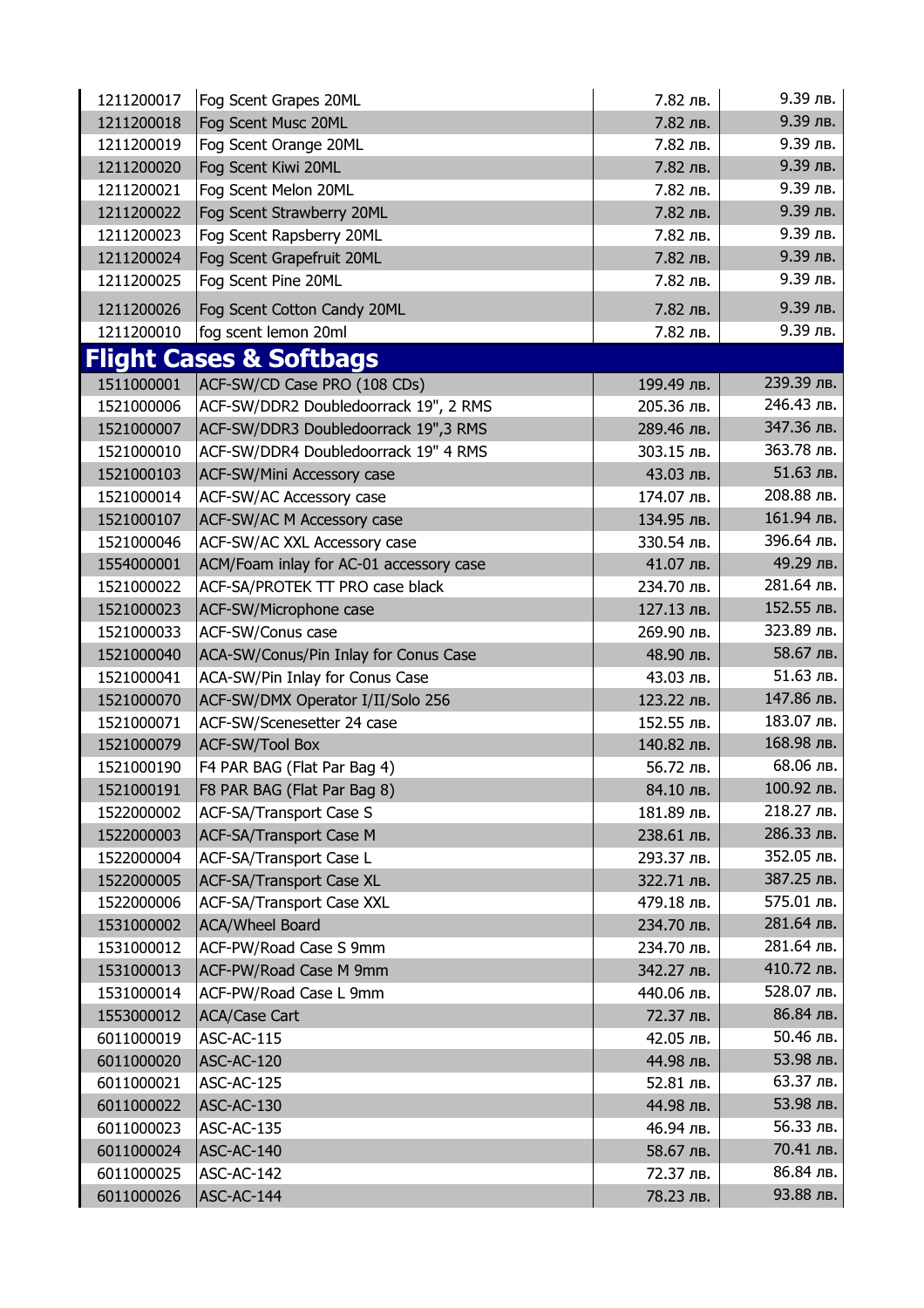| 6011000027         | ASC-AC-145                               | 68.45 лв.    | 82.14 лв.    |
|--------------------|------------------------------------------|--------------|--------------|
| 6011000031         | ASC-AC-160                               | 74.32 лв.    | 89.19 лв.    |
| 6011000036         | ASC-AC-185                               | 150.60 лв.   | 180.72 лв.   |
| 6011000039         | ASC-AC-210                               | 72.37 лв.    | 86.84 лв.    |
| 6011000049         | ASC-ATP22                                | 74.32 лв.    | 89.19 лв.    |
| 6011000050         | ASC-AS-190                               | 97.79 лв.    | 117.35 лв.   |
| 6011000051         | ASC-AC-126                               | 43.03 лв.    | 51.63 лв.    |
| 6011000053         | ASC-AC-63                                | 44.98 лв.    | 53.98 лв.    |
| 6011000054         | ASC-AC-131                               | 54.76 лв.    | 65.72 лв.    |
| <b>Mirrorballs</b> |                                          |              |              |
| <b>Code</b>        | <b>Product</b>                           |              |              |
| 1211100001         | mirrorball 5 cm                          | 3.72 лв.     | 4.46 лв.     |
| 1211100002         | mirrorball 10 cm                         | 10.76 лв.    | 12.91 лв.    |
| 1211100003         | mirrorball 20 cm M-800                   | 30.90 лв.    | 37.08 лв.    |
| 1221100004         | mirrorball 30 cm M-1212                  | 78.23 лв.    | 93.88 лв.    |
| 1221100005         | mirrorball 40 cm M-1616                  | 174.07 лв.   | 208.88 лв.   |
| 1221100006         | mirrorball 50 cm M-2020                  | 271.86 лв.   | 326.23 лв.   |
| 1221100007         | mirrorball 1m M-4040                     | 2 327.44 лв. | 2 792.93 лв. |
| 1221200001         |                                          | 193.63 лв.   | 232.35 лв.   |
| 1221200003         | mirrorballmotor 1,5U/min (1m) HD MB40KG  | 56.72 лв.    | 68.06 лв.    |
|                    | mirrorballmotor 1U (50cm/10kg) M101 HD   |              |              |
| <b>Audio</b>       |                                          |              |              |
| 1141000009         | VLP300 power amplifier                   | 537.85 лв.   | 645.42 лв.   |
| 1141000010         | VLP600 power amplifier                   | 694.32 лв.   | 833.18 лв.   |
| 1141000011         | VLP1500 power amplifier                  | 917.28 лв.   | 1 100.74 лв. |
| 1141000012         | VLP2500 power amplifier                  | 1 425.80 лв. | 1710.96 лв.  |
| 1141000013         | VLP1000 power amplifier                  | 858.61 лв.   | 1 030.33 лв. |
| 1151800005         | DB DISPLAY MKII                          | 121.26 лв.   | 145.51 лв.   |
| 1112000005         | Media Operator BT                        | 193.63 лв.   | 232.35 лв.   |
| 1115000009         | UCD-100 MKIII                            | 565.23 лв.   | 678.28 лв.   |
| 1153100008         | <b>WM-219</b>                            | 350.09 лв.   | 420.11 лв.   |
|                    | <b>Audio Cable &amp; Adaptor Cable</b>   |              |              |
| 1611000007         | AC-2R-2J6M/3 2x RCA m to 2x 6,3 jack mon | 7.76 лв.     | 9.32 лв.     |
| 1611000014         | AC-J6M/1,5 Jack cable 6,3mm mono 1,5m    | 5.24 лв.     | 6.29 лв.     |
| 1611000015         | AC-J6M/5 Jack-cable 6,3mm mono 5m        | 9.00 лв.     | 10.80 лв.    |
| 1611000016         | AC-J6M/10 Jack-cable 6,3mm mono 10m      | 14.59 лв.    | 17.51 лв.    |
| 1611000017         | AC-J6S/1,5 Jack-cable 6,3mm stereo 1,5m  | 6.79 лв.     | 8.14 лв.     |
| 1611000018         | AC-J6S/5 Jack-cable 6,3mm stereo 5m      | 11.34 лв.    | 13.61 лв.    |
| 1611000019         | AC-J6S/10 Jack-cable 6,3mm stereo 10m    | 16.41 лв.    | 19.69 лв.    |
| 1611000020         | AC-R/0,5 RCA cable 0,5m                  | 4.40 лв.     | 5.28 лв.     |
| 1611000021         | AC-R/1 RCA cable 1m (cinch)              | 5.75 лв.     | 6.90 лв.     |
| 1611000022         | AC-R/3 RCA cable 3m (cinch)              | 9.86 лв.     | 11.83 лв.    |
| 1611000027         | AC-2XF-2JM/3 2x XLR female to 2 x jack m | 10.09 лв.    | 12.11 лв.    |
| 1611000028         | AC-J6S-2J6M/3 Jack 6,3mm stereo/2x Jack  | 7.53 лв.     | 9.04 лв.     |
| 1611000029         | AC-2XM-2RM/1,5 2x XLR male/2 x RCA 1,5m  | 7.76 лв.     | 9.32 лв.     |
| 1611000030         | AC-XF-2R/1,5 2x XLR female to 2 x RCA 1, | 7.86 лв.     | 9.43 лв.     |
| 1611000031         | AC-XMXF/1,5-90 90# XLR Cables 1,5m (Audi | 9.35 лв.     | 11.22 лв.    |
| 1611000033         | AC-2J6S-2XM/3 2x jack Stereo 6,3/2x XLR  | 17.47 лв.    | 20.96 лв.    |
| 1611000034         | AC-2XM-2RM/3 2x XLR male to 2x RCA cinch | 13.36 лв.    | 16.03 лв.    |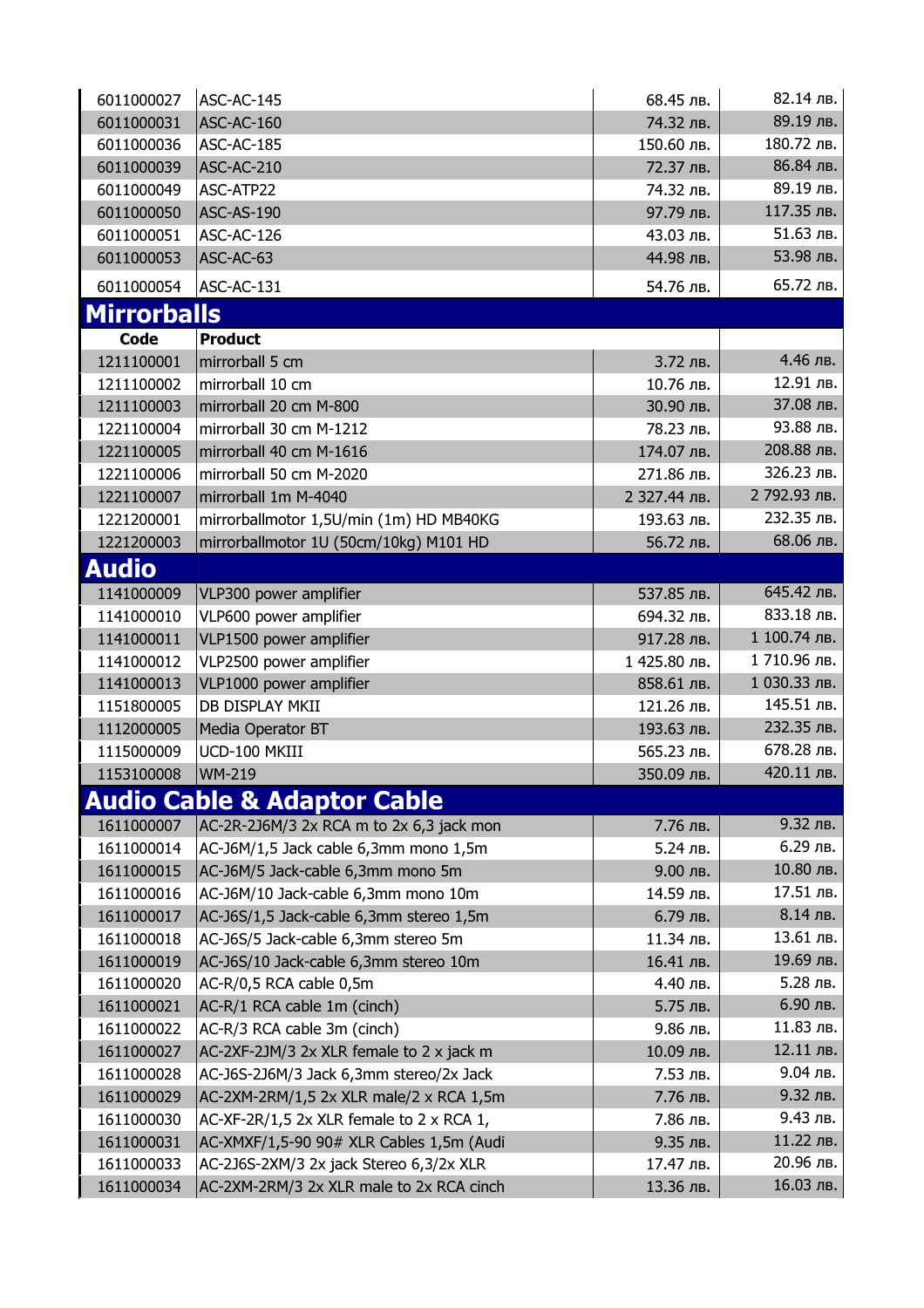| 1611000035 | AC-2XM-2RM/5 2x XLR male to 2x RCA cinch | 17.47 лв. | 20.96 лв. |
|------------|------------------------------------------|-----------|-----------|
| 1611000036 | AC-2XM-2J6M/1,5 2x XLR male/2x 6,3 Jack  | 9.72 лв.  | 11.66 лв. |
| 1611000037 | AC-2XM-2J6M/3 2x XLR male to 2x 6,3 Jack | 11.44 лв. | 13.73 лв. |
| 1611000038 | AC-2XM-2J6M/5 2x XLR male to 2x 6,3 Jack | 13.73 лв. | 16.48 лв. |
| 1611000039 | AC-2XF-2J6M/1,5 2x XLR female/2x 6,3 Jac | 9.82 лв.  | 11.78 лв. |
| 1611000040 | AC-J3S-2RM/1,5 3,5 Jack St/2x RCA cinch  | 6.86 лв.  | 8.24 лв.  |
| 1611000041 | AC-J3S-2RM/3 3,5 Jack Stereo/2x RCA cinc | 8.64 лв.  | 10.37 лв. |
| 1611000042 | AC-J3S-2XM/1,5 3,5 Jack Stereo to 2x XLR | 7.94 лв.  | 9.53 лв.  |
| 1611000043 | AC-J3S-2XM/3 3,5 Jack Stereo to 2x XLR m | 9.72 лв.  | 11.66 лв. |
| 1611000044 | AC-J3S-2J6M/1,5 Jack 3,5 Stereo/2x 6,3 J | 7.20 лв.  | 8.64 лв.  |
| 1611000045 | AC-XF-J6S/1,5 XLR female to 6,3 Jack Ste | 6.83 лв.  | 8.19 лв.  |
| 1611000046 | AC-XF-J6S/3 XLR female to 6,3 Jack Stere | 8.31 лв.  | 9.97 лв.  |
| 1611000047 | AC-XM-J6S/1,5 XLR male to 6,3 Jack Stere | 6.69 лв.  | 8.03 лв.  |
| 1611000048 | AC-XM-J6S/3 XLR male to 6,3 Jack Stereo  | 8.23 лв.  | 9.88 лв.  |
| 1611000049 | AC-R-2J6M/1,5 RCA to 2x mono 6,3 Jack 1, | 7.90 лв.  | 9.48 лв.  |
|            | <b>XLR Microphone cable</b>              |           |           |
| 1611000008 | AC-XMXF/1 microphone cable XLR/XLR 1m    | 6.63 лв.  | 7.96 лв.  |
| 1611000009 | AC-XMXF/15 microphone cable XLR/XLR 15m  | 25.45 лв. | 30.53 лв. |
| 1611000010 | AC-XMXF/5 microphone cable XLR/XLR 5m    | 12.05 лв. | 14.46 лв. |
| 1611000011 | AC-XMXF/10 microphone cable XLR/XLR 10m  | 18.56 лв. | 22.27 лв. |
| 1611000012 | AC-XMXF/20 microphone cable XLR/XLR 20m  | 32.35 лв. | 38.82 лв. |
| 1611000013 | AC-XMXF/3 microphone cable XLR/XLR 3m    | 8.84 лв.  | 10.61 лв. |
| 1611000064 | AC-PRO-XMXF/0,5 XLR m/f micro cable (Neu | 10.70 лв. | 12.84 лв. |
| 1611000065 | AC-PRO-XMXF/1 XLR m/f micro cable (Neutr | 11.21 лв. | 13.45 лв. |
| 1611000066 | AC-PRO-XMXF/3 XLR m/f micro cable (Neutr | 13.26 лв. | 15.91 лв. |
| 1611000067 | AC-PRO-XMXF/5 XLR m/f micro cable (Neutr | 15.74 лв. | 18.89 лв. |
| 1611000068 | AC-PRO-XMXF/10 XLR m/f micro cable (Neut | 20.52 лв. | 24.62 лв. |
| 1611000069 | AC-PRO-XMXF/15 XLR m/f micro cable (Neut | 25.74 лв. | 30.89 лв. |
| 1611000070 | AC-PRO-XMXF/20 XLR m/f micro cable (Neut | 30.92 лв. | 37.11 лв. |
|            | <b>Adaptor and Plugs</b>                 |           |           |
| Code       | <b>Product</b>                           |           |           |
| 1613000002 | AC-A-J3/J6 3,5 Jack fm stereo to 6,4 Jac | 0.49 лв.  | 0.59 лв.  |
| 1613000003 | AC-A-SPF4/SPF4 Coupler female-female for | 4.79 лв.  | 5.75 лв.  |
| 1613000004 | AC-A-X3M/J6M XLR 3pol M - jack 6,3mm mon | 3.05 лв.  | 3.66 лв.  |
| 1613000005 | AC-A-XF3/J6MXLR3pol F- Jack 6,3mm mono   | 3.27 лв.  | 3.92 лв.  |
| 1613000006 | AC-A-XM3/J6M XLR 3pol M - Jack 6,3mm ste | 3.36 лв.  | 4.04 лв.  |
| 1613000007 | AC-A-XF3/J6S XLR 3pol F-jack 6,3mm stere | 3.40 лв.  | 4.08 лв.  |
| 1613000008 | AC-A-XM3/XM3 XLR 3pol M-XLR 3pol M       | 3.95 лв.  | 4.74 лв.  |
| 1613000009 | AC-A-XF3/XF3 XLR 3pol F-XLR 3pol F       | 3.40 лв.  | 4.08 лв.  |
| 1613000010 | AC-A-XF3/RF XLR 3 pol F-RCA F            | 3.19 лв.  | 3.83 лв.  |
| 1613000011 | AC-A-XF3/RM XLR 3 pol M-RCA M            | 3.01 лв.  | 3.61 лв.  |
| 1613000012 | AC-A-RF/J6M RCA F - 6,3mm jack mono      | 0.59 лв.  | 0.70 лв.  |
| 1613000014 | AC-A-RF/RF RCA F - RCA F                 | 0.35 лв.  | 0.42 лв.  |
| 1613000015 | AC-A-X3F/RF XLR 3 pol F-RCA female       | 3.01 лв.  | 3.61 лв.  |
| 1613000016 | AC-A-XM3/RF XLR 3 pol M-RCA female       | 2.82 лв.  | 3.38 лв.  |
| 1613000017 | AC-A-J6/RCA-M Jack 6,3mm mono f to RCA C | 0.59 лв.  | 0.70 лв.  |
| 1613000018 | AC-C-X3F Plug XLR 3pin female            | 1.41 лв.  | 1.69 лв.  |
| 1613000019 | AC-C-X3M Plug XLR 3pin male              | 1.37 лв.  | 1.64 лв.  |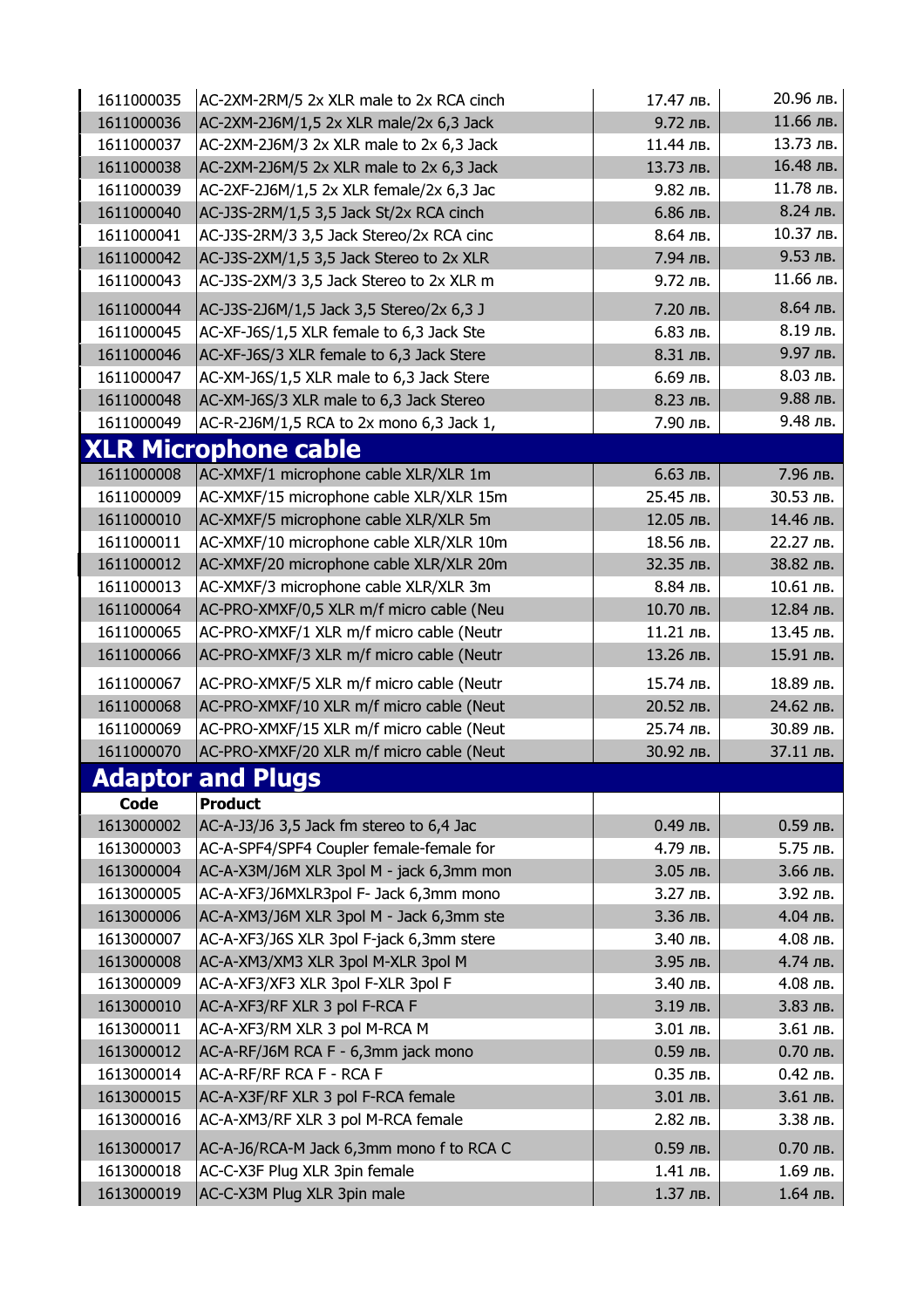| 1613000020           | AC-C-XF3 XLR 3pin female panel metal     | 1.41 лв.   | 1.69 лв.   |
|----------------------|------------------------------------------|------------|------------|
| 1613000021           | AC-C-SP4 Plug Speakon 4pin               | 2.64 лв.   | 3.17 лв.   |
| 1613000022           | AC-C-J6M Plug jack 6,3mm Mono            | 1.43 лв.   | 1.71 лв.   |
| 1613000023           | AC-C-J6S Plug jack 6,3mm Stereo          | 1.51 лв.   | 1.81 лв.   |
| 1613000024           | AC-C-XM3 XLR 3pin male panel metal       | 1.41 лв.   | 1.69 лв.   |
| 1613000025           | AC-C-PS4M Speaker 4pin male              | 0.88 лв.   | 1.06 лв.   |
| 1613000027           | AC-C-PJ6S Jack 6,3 stereo panel          | 1.80 лв.   | 2.16 лв.   |
| 1613000028           | AC-C-RMG/SET RCA Cinch plug male gold -  | 3.15 лв.   | 3.78 лв.   |
| 1613000029           | AC-C-RFG/SET RCA Cinch plug female gold  | 1.76 лв.   | 2.11 лв.   |
| 1613000032           | AC-A-RMF-90 RCA 90° Adapter Set          | 3.25 лв.   | 3.90 лв.   |
| 1613000033           | AC-C-XF-90 90# XLR Stecker female        | 2.48 лв.   | 2.98 лв.   |
| 1613000034           | AC-C-XM-90 90# XLR Stecker male          | 2.35 лв.   | 2.82 лв.   |
| <b>Speaker cable</b> |                                          |            |            |
| 1611000023           | AC-SP2-2,5/5 Speaker cable 2pin 2x2,5mm; | 26.95 лв.  | 32.34 лв.  |
| 1611000024           | AC-SP2-2,5/10 Speaker cable 2pin 2x2,5mm | 45.94 лв.  | 55.13 лв.  |
| 1611000025           | AC-SP2-2,5/15 Speaker cable 2pin 2x2,5mm | 67.12 лв.  | 80.55 лв.  |
| 1611000026           | AC-SP2-2,5/20 Speaker cable 2pin 2x2,5mm | 81.19 лв.  | 97.42 лв.  |
| <b>Cable on Roll</b> |                                          |            |            |
| 1612100001           | AC-SC2-0,75/100R Speaker cable 2x0,75mm, | 150.60 лв. | 180.72 лв. |
| 1612100002           | AC-SC2-1,5/100R Speaker cable 2x1,5mm, 1 | 274.38 лв. | 329.26 лв. |
| 1612100003           | AC-SC2-2,5/100R-T Speaker cable 2x2,5mm, | 439.73 лв. | 527.68 лв. |
| 1612100005           | AC-MC/100R-B                             | 138.65 лв. | 166.38 лв. |
| 1612100006           | AC-MC/100R-G Microcable on Roll, 100m, g | 138.65 лв. | 166.38 лв. |
| 1612100007           | AC-MC/100R-R Microcable on Roll, 100m, r | 138.65 лв. | 166.38 лв. |
| 1612100009           | AC-MC/100R-BL Microcable on Roll, 100m,  | 138.65 лв. | 166.38 лв. |
| 1612100010           | AC-SC2-2,5/100R-B Speaker cable 2x2,5mm, | 346.91 лв. | 416.29 лв. |
| 1612100011           | AC-SC4-2,5/100R Speaker cable 4x2.5mm, 1 | 780.43 лв. | 936.52 лв. |
| 1622100001           | AC-DMX3/100R DMX cable on Roll 3 cond/11 | 196.07 лв. | 235.29 лв. |
| 1622100002           | AC-DMX5/100R                             | 273.82 лв. | 328.58 лв. |
|                      | <b>DMX cable and adaptor</b>             |            |            |
|                      |                                          |            |            |
| 1621000018           | AC-DMX3/0,5 3 p. XLRm/3 p. XLRf 0,5m DMX | 8.57 лв.   | 10.28 лв.  |
| 1621000007           | AC-DMX3/1,5 3 p. XLRm/3 p. XLRf 1,5m DMX | 10.76 лв.  | 12.91 лв.  |
| 1621000008           | AC-DMX3/3 3 p. XLRm/3 p. XLRf 3m DMX/110 | 12.24 лв.  | 14.69 лв.  |
| 1621000020           | AC-DMX3/5 3p.XLRm/3 p. XLRf 5m DMX cab   | 18.13 лв.  | 21.76 лв.  |
| 1621000009           | AC-DMX3/10 3 p. XLRm/3 p. XLRf 10m DMX   | 23.65 лв.  | 28.38 лв.  |
| 1621000010           | AC-DMX3/15 3 p. XLRm/3 p. XLRf 15m DMX   | 34.36 лв.  | 41.24 лв.  |
| 1621000011           | AC-DMX3/30 3 p. XLRm/3 p. XLRf 30m DMX/1 | 62.21 лв.  | 74.66 лв.  |
| 1621000022           | AC-DMX3/1,5-90 - 90# XLR Cables 110 OHM  | 8.19 лв.   | 9.83 лв.   |
| 1621000012           | AC-DMXT/3M5F 3pin male/5pin female       | 6.83 лв.   | 8.19 лв.   |
| 1621000013           | AC-DMXT/5M3F 5pin male/3pin female       | 6.83 лв.   | 8.19 лв.   |
| 1621000014           | AC-DMX5/1.5-5P XLR M/5P XLR F 1.5M       | 11.60 лв.  | 13.92 лв.  |
| 1621000015           | AC-DMX5/3-5p. XLR m/5p.XLRf 3m DMX       | 16.43 лв.  | 19.71 лв.  |
| 1621000016           | AC-DMX5/15 5 p. XLR m/5 p. XLR f 15m DMX | 43.03 лв.  | 51.63 лв.  |
| 1621000021           | AC-DMX5/5 - 5 p. XLR m/5 p. XLR f 5m DMX | 23.04 лв.  | 27.65 лв.  |
| 1621000023           | AC-DMX5/10 - 5 p. XLRm/5 p. XLR f 10m    | 41.19 лв.  | 49.43 лв.  |
| 1613000030           | AC-DMXTERM-3/SET DMX terminator 3pin, SE | 8.45 лв.   | 10.14 лв.  |
| 1613000031           | AC-DMXTERM-5/SET DMX terminator 5pin, SE | 8.96 лв.   | 10.75 лв.  |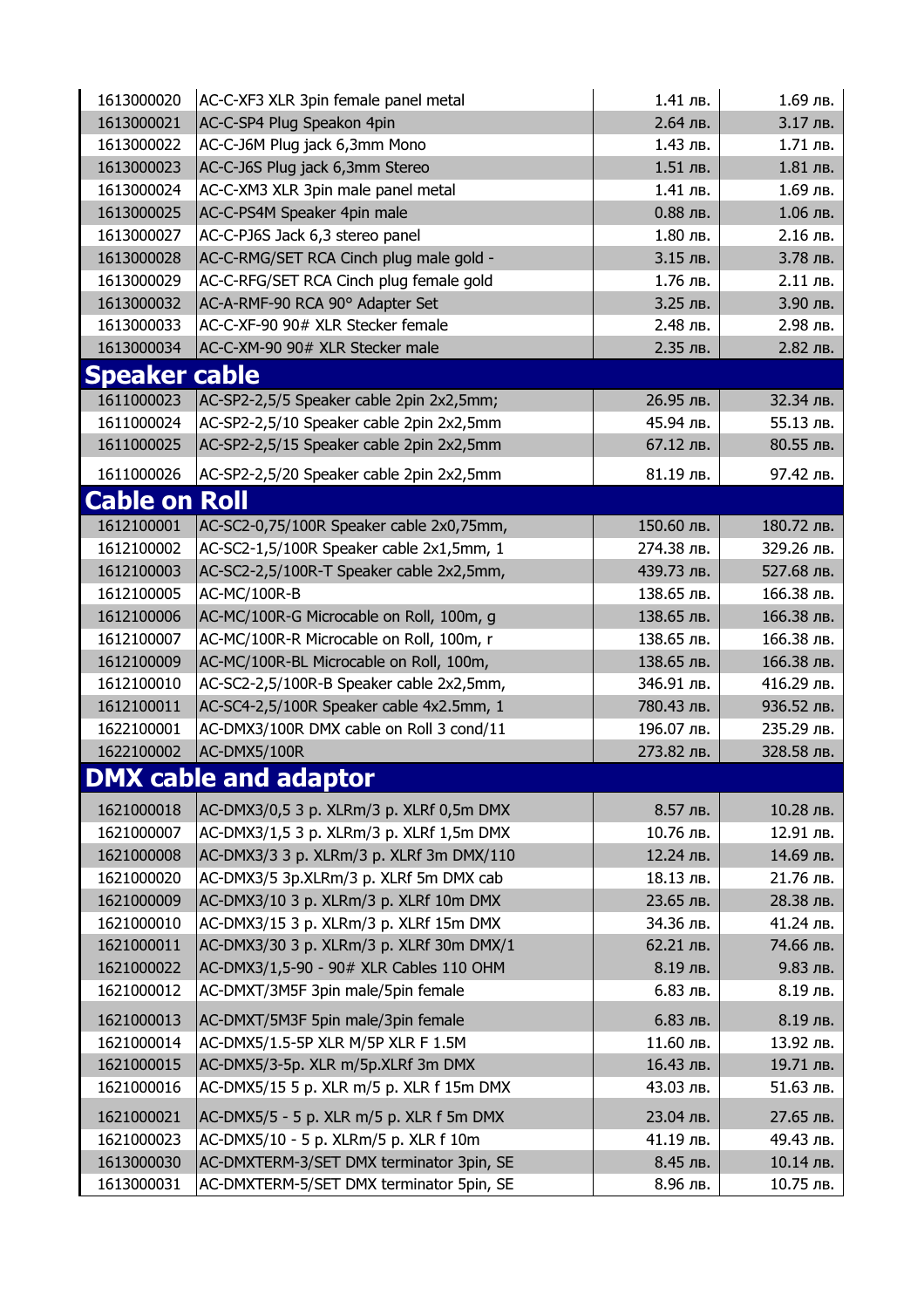|                    | <b>DMX cable and adaptor</b>             |            |            |
|--------------------|------------------------------------------|------------|------------|
| <b>Code</b>        | <b>Product</b>                           |            |            |
| 1621000082         | DMX 3pin IP65 0,5m STR                   | 16.21 лв.  | 19.46 лв.  |
| 1621000083         | DMX 3pin IP65 1,0m STR                   | 17.82 лв.  | 21.38 лв.  |
| 1621000084         | DMX 3pin IP65 1,5m STR                   | 19.50 лв.  | 23.40 лв.  |
| 1621000085         | DMX 3pin IP65 3,0m STR                   | 24.12 лв.  | 28.94 лв.  |
| 1621000087         | DMX 3pin IP65 7,0m STR                   | 36.73 лв.  | 44.08 лв.  |
| 1621000088         | DMX 3pin IP65 15m STR                    | 63.62 лв.  | 76.35 лв.  |
| 1621000089         | DMX 3pin IP65 30m STR                    | 110.68 лв. | 132.82 лв. |
| 1621000090         | DMX 5pin IP65 0,5m STR                   | 19.07 лв.  | 22.88 лв.  |
| 1621000091         | DMX 5pin IP65 1,0m STR                   | 20.75 лв.  | 24.90 лв.  |
| 1621000092         | DMX 5pin IP65 1,5m STR                   | 22.02 лв.  | 26.43 лв.  |
| 1621000093         | DMX 5pin IP65 3,0m STR                   | 27.05 лв.  | 32.46 лв.  |
| 1621000095         | DMX 5pin IP65 7,0m STR                   | 39.66 лв.  | 47.60 лв.  |
| 1621000096         | DMX 5pin IP65 15m STR                    | 64.87 лв.  | 77.85 лв.  |
| 1621000097         | DMX 5pin IP65 30m STR                    | 111.52 лв. | 133.83 лв. |
| <b>Power Cable</b> |                                          |            |            |
| 1621000074         | PLC IP65 Locking Power link 0,5m         | 30.96 лв.  | 37.15 лв.  |
| 1621000075         | PLC IP65 Locking Power link 1m           | 34.21 лв.  | 41.05 лв.  |
| 1621000076         | PLC IP65 Locking Power link 1,5m         | 37.57 лв.  | 45.09 лв.  |
| 1621000077         | PLC IP65 Locking Power link 3m           | 46.98 лв.  | 56.37 лв.  |
| 1621000079         | PLC IP65 Locking Power link 7m           | 72.85 лв.  | 87.43 лв.  |
| 1621000080         | PLC IP65 Locking Power link 15m          | 124.98 лв. | 149.97 лв. |
| 1621000081         | PLC IP65 Locking Power link 30m          | 222.08 лв. | 266.50 лв. |
| 1621000100         | PLC Locking Power link 0,5m              | 33.13 лв.  | 39.76 лв.  |
| 1621000101         | PLC Locking Power link 1m                | 40.35 лв.  | 48.42 лв.  |
| 1621000102         | PLC Locking Power link 3m                | 46.92 лв.  | 56.30 лв.  |
| 1621000103         | PLC Locking Power link 5m                | 49.54 лв.  | 59.45 лв.  |
| 1621000104         | PLC Locking Power link 10m               | 69.90 лв.  | 83.88 лв.  |
| 1621000105         | PLC Locking Power link 15m               | 88.93 лв.  | 106.72 лв. |
| 1621000106         | PLC Locking Power link 30m               | 135.56 лв. | 162.67 лв. |
| 1621000107         | MPC Locking Power - CEE 7/7 2m           | 23.94 лв.  | 28.73 лв.  |
| 1621000108         | MPC Locking Power - CEE 7/7 5m           | 36.42 лв.  | 43.70 лв.  |
| 1621000109         | MPC Locking Power - CEE 7/7 10m          | 55.45 лв.  | 66.54 лв.  |
| 1621000110         | MPC Locking Power - UK 2m                | 26.56 лв.  | 31.87 лв.  |
| 1621000111         | MPC Locking Power - UK 5m                | 38.37 лв.  | 46.05 лв.  |
| 1621000112         | MPC Locking Power - UK 10m               | 56.76 лв.  | 68.11 лв.  |
| 1621000113         | MPC IP65 Locking Power - CEE 7/7 2m      | 23.94 лв.  | 28.73 лв.  |
| 1621000114         | MPC IP65 Locking Power - CEE 7/7 5m      | 37.06 лв.  | 44.48 лв.  |
| 1621000115         | MPC IP65 Locking Power - CEE 7/7 10m     | 56.76 лв.  | 68.11 лв.  |
| 1621000116         | MPC IP65 Locking Power - UK 2m           | 35.09 лв.  | 42.11 лв.  |
| 1621000117         | MPC IP65 Locking Power - UK 5m           | 39.04 лв.  | 46.85 лв.  |
| 1621000118         | MPC IP65 Locking Power - UK 10m          | 58.09 лв.  | 69.71 лв.  |
| 1631000003         | AC-UK-S8-1/1,5 UK main cord S8, 2x1mm    | 10.84 лв.  | 13.00 лв.  |
| 1631000004         | AC-IECEXT-1/1,5 IEC extension cable 2m 3 | 12.15 лв.  | 14.57 лв.  |
| 1631000005         | AC-UK-IEC-1/1,5 UK main cord IEC, 10A 3x | 12.30 лв.  | 14.76 лв.  |
| 1631000006         | AC-IEC/1,8m3x0,75 IEC Cable              | 7.94 лв.   | 9.53 лв.   |
|                    | <b>Power plugs &amp; adaptors</b>        |            |            |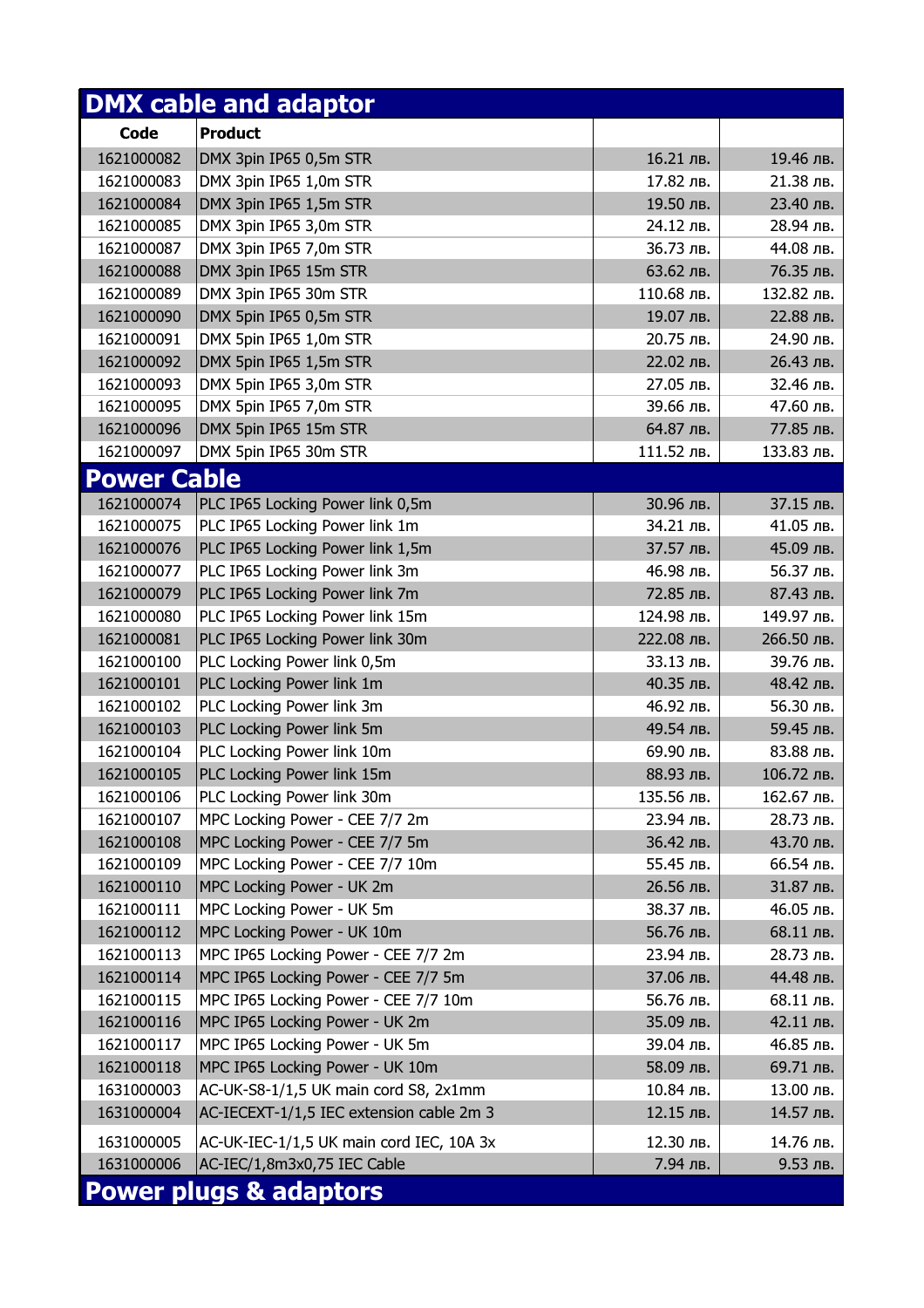| 1621000098           | <b>TRU1PCIA</b>                          | 66.07 лв.  | 79.28 лв.    |
|----------------------|------------------------------------------|------------|--------------|
| 1621000099           | TRU1PCOA                                 | 66.07 лв.  | 79.28 лв.    |
| 1621000119           | <b>SAC3FCA Locking Power In</b>          | 17.37 лв.  | 20.84 лв.    |
| 1621000120           | <b>SAC3FCB Locking Power Out</b>         | 14.55 лв.  | 17.46 лв.    |
| 1621000121           | SAC3FX IP65 Locking Power In             | 15.86 лв.  | 19.03 лв.    |
| 1621000122           | SAC3MX IP65 Locking Power Out            | 15.86 лв.  | 19.03 лв.    |
| 1621000123           | <b>SAC3MPA Locking Power In</b>          | 6.20 лв.   | 7.44 лв.     |
| 1621000124           | SAC3MPB Locking Power Out                | 6.20 лв.   | 7.44 лв.     |
| <b>Special cable</b> |                                          |            |              |
| 1226100304           | Power IP ext. cable 2m Wifly EXR PAR IP  | 31.68 лв.  | 38.02 лв.    |
| 1226100305           | DMX IP ext. cable 2m Wifly EXR Par IP    | 30.06 лв.  | 36.07 лв.    |
| 1226100306           | Power IP ext. cable 5m Wifly EXR PAR IP  | 41.03 лв.  | 49.24 лв.    |
| 1226100307           | DMX IP ext. cable 5m Wifly EXR Par IP    | 38.92 лв.  | 46.71 лв.    |
| 1226100308           | Power IP ext. cable 10m Wifly EXR Par IP | 57.27 лв.  | 68.72 лв.    |
| 1226100309           | DMX IP ext. cable 10m Wifly EXR Par IP   | 52.91 лв.  | 63.49 лв.    |
| <b>Video Cable</b>   |                                          |            |              |
| Code                 | <b>Product</b>                           |            |              |
| 1154000037           | ACRJ453PM                                | 8.04 лв.   | 9.65 лв.     |
| 1154000038           | ACRJ453PFM                               | 8.14 лв.   | 9.76 лв.     |
| 1154000039           | ACRJ455PFM                               | 8.55 лв.   | 10.26 лв.    |
| 1154000040           | ACRJ455PM                                | 8.45 лв.   | 10.14 лв.    |
| 1226300072           |                                          | 31.37 лв.  | 37.65 лв.    |
| 1226300073           | CAT6IP1 0,5m                             | 32.45 лв.  | 38.94 лв.    |
| 1226300074           | CAT6IP3 1,0m                             | 33.50 лв.  | 40.20 лв.    |
| 1226300075           | CAT6IP5 1,5m<br>CAT6IP10 3,0m            | 37.32 лв.  | 44.78 лв.    |
| 1226300076           | CAT6IP16 5,0m                            | 40.74 лв.  | 48.89 лв.    |
| 1226300077           | CAT6IP25 7,5m                            | 45.92 лв.  | 55.11 лв.    |
| 1226300078           | CAT6IP50 15m                             | 63.72 лв.  | 76.47 лв.    |
| 1226300080           | CAT6IP16FC 5,0m                          | 36.30 лв.  | 43.56 лв.    |
| 1226300081           | CAT6IP25FC 7,5m                          | 41.64 лв.  | 49.97 лв.    |
| 1226300084           | CAT6IP30FC 10m                           | 45.16 лв.  | 54.19 лв.    |
| 1226300082           | CAT6IP50FC 15m                           | 57.11 лв.  | 68.53 лв.    |
| 1226300083           | CAT6IP100FC 30m                          | 94.68 лв.  | 113.62 лв.   |
| 1621000130           | CAT6S 10m FIRST CABLE                    | 45.16 лв.  | 54.19 лв.    |
|                      |                                          |            |              |
|                      | <b>Light Stands &amp; Accessories</b>    |            |              |
| 1226100032           | Floor stand 4 legs black FS4LB           | 16.62 лв.  | 19.95 лв.    |
| 1731000006           | LTS-6 lighting stand                     | 70.41 лв.  | 84.49 лв.    |
| 1731000017           | Event Facade scrims (4pcs) white         | 134.95 лв. | 161.94 лв.   |
| 1731000018           | Event Facade scrims (4pcs) black         | 134.95 лв. | 161.94 лв.   |
| 1731000020           | <b>PRO-SHELF</b>                         | 76.28 лв.  | 91.53 лв.    |
| 1731000021           | PRO-ETS white scrim                      | 115.39 лв. | 138.47 лв.   |
| 1731000023           | PRO EVENT TABLE II                       | 897.73 лв. | 1 077.27 лв. |
| 1731000029           | PRO EVENT TABLE II MB                    | 956.40 лв. | 1 147.68 лв. |
| 1739000002           | DJ-MTS 4                                 | 291.42 лв. | 349.70 лв.   |
| 1739000003           | DJ-MTS 4 bag                             | 76.28 лв.  | 91.53 лв.    |
| 1741000008           | Baby Clamp silver                        | 5.09 лв.   | 6.10 лв.     |
| 1741000015           | Light Bridge clamp                       | 4.50 лв.   | 5.40 лв.     |
| 1741000057           | OSlim <sub>2</sub>                       | 7.82 лв.   | 9.39 лв.     |
| 1741000058           | Mini O-Clamp                             | 7.43 лв.   | 8.92 лв.     |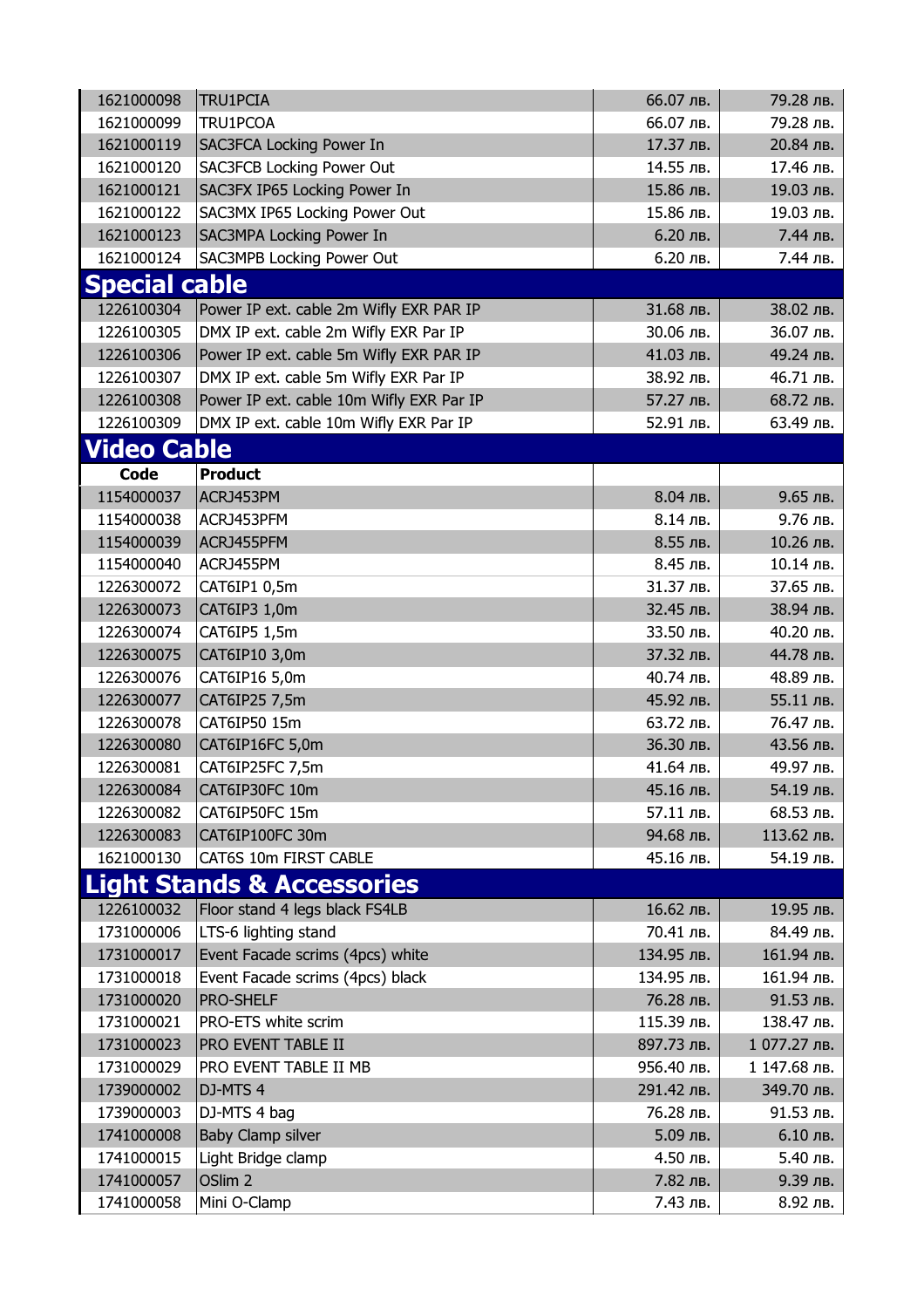| 1744000001        | Safety 1.40 m, Dia:3,2mm                 | 4.30 лв.   | 5.16 лв.   |
|-------------------|------------------------------------------|------------|------------|
| 1744000002        | Safety 0,80 m, Dia: 2mm                  | 3.32 лв.   | 3.99 лв.   |
| 1744000004        | safety 60cm (10kg) 3mm                   | 5.87 лв.   | 7.04 лв.   |
| 1744000005        | safety 60cm (30kg) 4mm                   | 6.85 лв.   | 8.21 лв.   |
| 1744000006        | safety 60cm (45kg) 5mm                   | 7.82 лв.   | 9.39 лв.   |
| 1744000009        | safety 100cm (100kg) 8mm                 | 14.67 лв.  | 17.60 лв.  |
| 1731000002        | LTS 300 Lighting Stand                   | 115.39 лв. | 138.47 лв. |
| 1731000004        | LTS Adapter 28mm; M10                    | 15.65 лв.  | 18.78 лв.  |
|                   | <b>Audio Stands &amp; Accessories</b>    |            |            |
| 1163000013        | <b>Color Stand LED</b>                   | 134.95 лв. | 161.94 лв. |
| 1163200002        | BOX-2 adapter for lights&bars, M8        | 15.65 лв.  | 18.78 лв.  |
| 1163900003        | LSS-3S, PRO-speaker stand steel, black   | 82.14 лв.  | 98.57 лв.  |
| 1731000024        | <b>EVENT FACADE II BL</b>                | 625.87 лв. | 751.04 лв. |
| 1731000025        | <b>EVENT FACADE II WH</b>                | 625.87 лв. | 751.04 лв. |
| 1731000026        | Pro Event IBeam                          | 428.33 лв. | 513.99 лв. |
| 1731000027        | <b>PRO-ETSB black scrim</b>              | 115.39 лв. | 138.47 лв. |
| 1731000028        | PRO-ETBS Pro Event Table Bag II          | 107.57 лв. | 129.08 лв. |
| 1153900001        | RT1 reduction thread 3/8" (int.); 5/8"   | 0.98 лв.   | 1.17 лв.   |
| 1154000019        | Mini LED Gooseneck lamp BNC              | 29.34 лв.  | 35.20 лв.  |
| 1154000020        | Mini LED Gooseneck lamp XLR              | 29.34 лв.  | 35.20 лв.  |
| 1154000021        | <b>USB Lite Led Pro</b>                  | 19.36 лв.  | 23.24 лв.  |
| 1154000009        | <b>TTS Table Top Stand</b>               | 32.27 лв.  | 38.73 лв.  |
| 1154000012        | MC1 Microphone holder, clamp, black      | 2.93 лв.   | 3.52 лв.   |
| 1154000013        | MC2 Microphone holder, rubber, black     | 2.93 лв.   | 3.52 лв.   |
| 1154000014        | SB-2 Bag for 2 stands                    | 35.20 лв.  | 42.25 лв.  |
| 1154000015        | MC3 Microphone Holder                    | 2.93 лв.   | 3.52 лв.   |
| 1154000043        | MC4 Microphone Holder mini               | 2.93 лв.   | 3.52 лв.   |
| 1163000012        | SPSX2B                                   | 115.39 лв. | 138.47 лв. |
| 1163200003        | SWB40 - wall mount speaker bracket 40kg  | 44.98 лв.  | 53.98 лв.  |
| 1163900005        | SAT-1 distance rod 35mm, steel, 30kg max | 35.20 лв.  | 42.25 лв.  |
| 1163900007        | SAT-2 distance rod 35mm, M20 steel, 30kg | 35.20 лв.  | 42.25 лв.  |
| 1724400045        | <b>Tripod Cover</b>                      | 19.56 лв.  | 23.47 лв.  |
| 1753900001        | Microstand PRO-MS1 tripod, extend. Boom  | 52.81 лв.  | 63.37 лв.  |
| 1753900002        | Microstand PRO-MS2 cast-iron base        | 62.59 лв.  | 75.10 лв.  |
| 1753900005        | Microphone stand small ECO-MS3           | 46.94 лв.  | 56.33 лв.  |
| <b>TESA Tapes</b> |                                          |            |            |
| Code              | <b>Product</b>                           |            |            |
| 2121000034        | TESA Matt gaffer tape black 53949        | 29.73 лв.  | 35.67 лв.  |
| 2121000035        | TESA Matt gaffer tape white 53949        | 29.73 лв.  | 35.67 лв.  |
| 2121000049        | TESA Standard duct tape black 4613       | 12.52 лв.  | 15.02 лв.  |
| 2121000050        | TESA Standard duct tape white 4613       | 10.76 лв.  | 12.91 лв.  |
| 2121000051        | TESA Standard duct tape silver-matt 4613 | 12.52 лв.  | 15.02 лв.  |

## Select Price List

|      | <b>IP 65 Moving Heads</b> |              |              |
|------|---------------------------|--------------|--------------|
| Code | <b>IName</b>              |              | <b>MRSP</b>  |
|      | 1237000200 Hydro Beam X1  | 3 225.16 лв. | 3 870.20 лв. |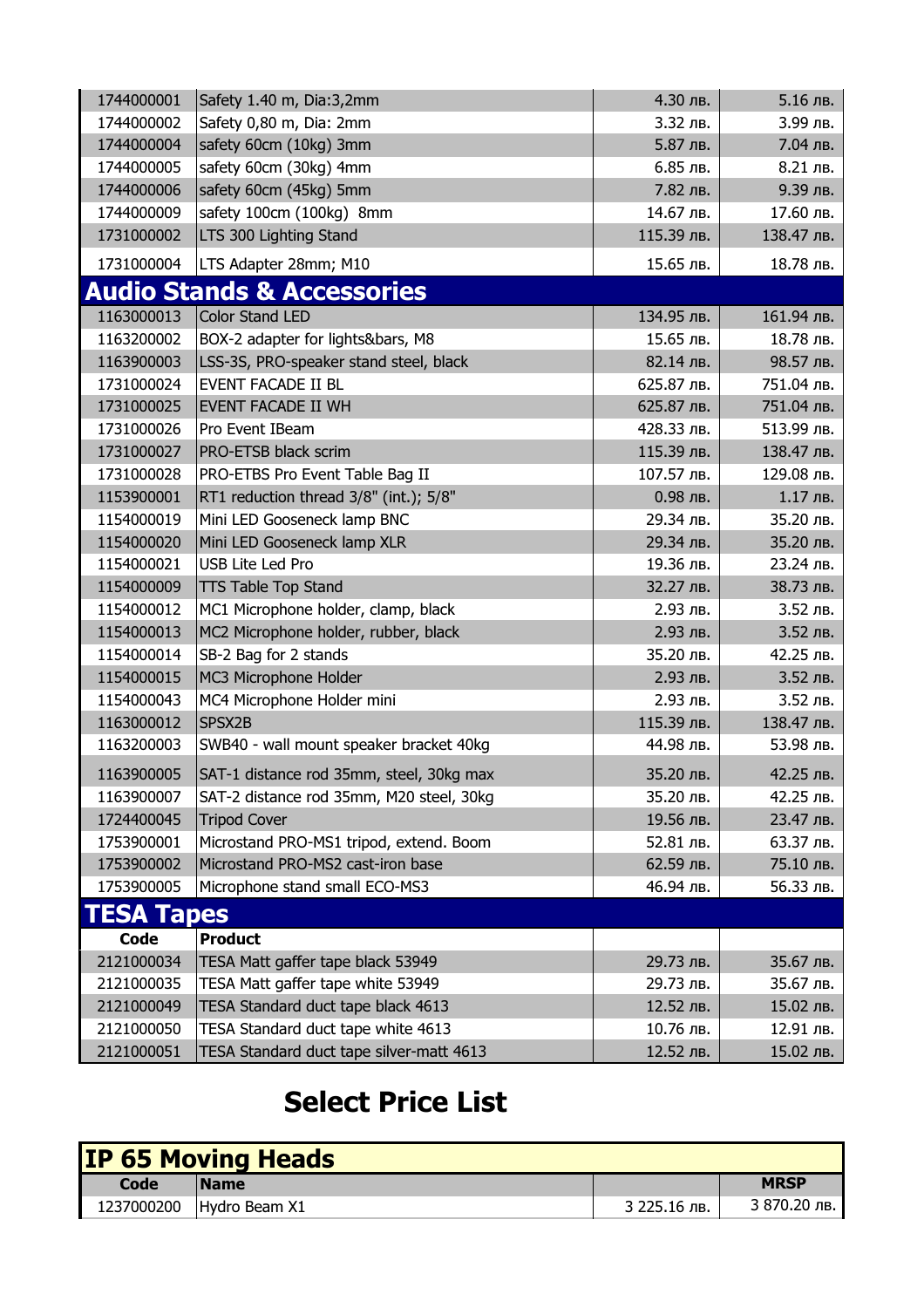| 1237000201            | Hydro Beam X2                 | 6 745.66 лв. | 8 094.79 лв. |  |
|-----------------------|-------------------------------|--------------|--------------|--|
| 1237000202            | Hydro Wash X7                 | 3 909.70 лв. | 4 691.65 лв. |  |
| 1237000221            | Hydro Wash X7 - marine white  | 4 496.45 лв. | 5 395.74 лв. |  |
| 1237000302            | Hydro Wash X19                | 6 452.28 лв. | 7 742.74 лв. |  |
| 1322000062            | IP Tester                     | 4 449.51 лв. | 5 339.42 лв. |  |
|                       | <b>LED Moving Heads</b>       |              |              |  |
| 1237000204            | Focus Spot 4Z                 | 2 110.34 лв. | 2 532.41 лв. |  |
| 1237000205            | Focus Spot 4Z Pearl           | 2 149.46 лв. | 2 579.35 лв. |  |
| 1237000300            | Focus Spot 5Z                 | 2 481.95 лв. | 2 978.34 лв. |  |
| 1237000301            | Focus Spot 6Z                 | 3 909.70 лв. | 4 691.65 лв. |  |
| 1237000240            | Focus Wash 400                | 2 736.21 лв. | 3 283.45 лв. |  |
| 1237000175            | Vizi CMY 300                  | 6 061.12 лв. | 7 273.34 лв. |  |
| 1237000208            | Focus Beam LED                | 2 266.81 лв. | 2 720.17 лв. |  |
| 1226100372            | Vizi Wash Z19                 | 3 264.28 лв. | 3 917.14 лв. |  |
| 1226100374            | Vizi Wash Z37                 | 4 887.62 лв. | 5 865.14 лв. |  |
| 1226100371            | Par Z Move                    | 2 247.25 лв. | 2 696.70 лв. |  |
| 1226100377            | Par Z Move RGBW               | 2 540.62 лв. | 3 048.75 лв. |  |
| 1237000165            | Vizi Hex Wash 7               | 1 680.06 лв. | 2 016.07 лв. |  |
| 1226200021            | Allegro Z6                    | 2 423.27 лв. | 2 907.93 лв. |  |
|                       | <b>Discharge Moving Heads</b> |              |              |  |
| 1237000146            | Vizi Beam RXONE               | 1738.73 лв.  | 2 086.48 лв. |  |
| 1237000303            | Vizi Beam 12RX                | 2 834.00 лв. | З 400.80 лв. |  |
| 1237000188            | Vizi CMY 16RX                 | 3 616.33 лв. | 4 339.60 лв. |  |
| 1237000131            | Vizi Hybrid 16RX              | 3 322.96 лв. | 3 987.55 лв. |  |
| <b>Stage Lighting</b> |                               |              |              |  |
|                       |                               |              |              |  |
| 1237000173            | Encore FR50z                  | 584.79 лв.   | 701.75 лв.   |  |
| 1237000174            | Encore FR150z                 | 975.96 лв.   | 1 171.15 лв. |  |
| 1237000189            | Encore FR20 DTW               | 271.86 лв.   | 326.23 лв.   |  |
| 1237000209            | Encore FR20 DTW white         | 271.86 лв.   | 326.23 лв.   |  |
| 1237000304            | <b>FS 3000 LED</b>            | 2 638.41 лв. | 3 166.10 лв. |  |
| 1731000009            | <b>PRO FS STAND</b>           | 115.39 лв.   | 138.47 лв.   |  |
| 1731000010            | <b>FS PAN GLIDE</b>           | 29.34 лв.    | 35.20 лв.    |  |
| 1226300028            | FS600LED                      | 1 054.19 лв. | 1 265.03 лв. |  |
| 1237000134            | Encore Profile 1000 WW        | 1 230.22 лв. | 1 476.26 лв. |  |
| 1237000135            | Encore Profile 1000 Color     | 1 269.33 лв. | 1 523.20 лв. |  |
| 1237000306            | <b>Encore Profile Pro WW</b>  | 1758.29 лв.  | 2 109.95 лв. |  |
| 1237000307            | Encore Profile Pro Color      | 2 345.04 лв. | 2 814.05 лв. |  |
| 1237000314            | EP Lens 14                    | 428.33 лв.   | 513.99 лв.   |  |
| 1237000308            | EP Lens 19                    | 400.95 лв.   | 481.13 лв.   |  |
| 1237000309            | EP Lens 26                    | 389.21 лв.   | 467.05 лв.   |  |
| 1237000310            | EP Lens 36                    | 389.21 лв.   | 467.05 лв.   |  |
| 1237000311            | EP Lens 50                    | 369.65 лв.   | 443.58 лв.   |  |
| 1237000316            | EP Lens Zoom 15-30            | 702.14 лв.   | 842.57 лв.   |  |
|                       | <b>DMX Controller/Tools</b>   |              |              |  |
| 1323000031            | <b>ADJ LINK</b>               | 1 484.47 лв. | 1781.37 лв.  |  |
| 1321000071            | D4 Branch RM                  | 224.92 лв.   | 269.90 лв.   |  |
| 1323000028            | Midicon 2                     | 1 406.24 лв. | 1 687.49 лв. |  |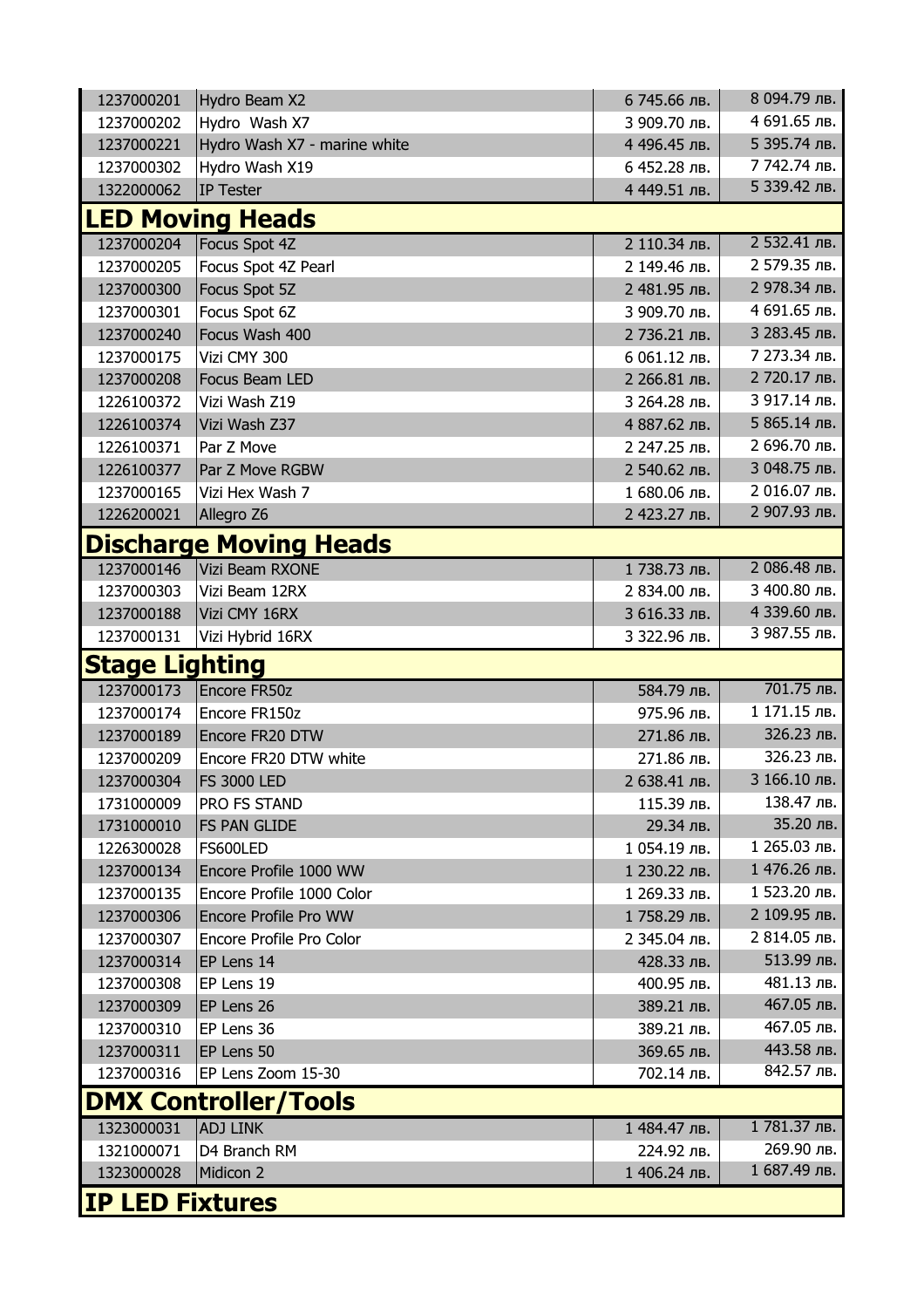| 1237000203 | 32 HEX IP Panel                             | 1 699.62 лв. | 2 039.54 лв.             |
|------------|---------------------------------------------|--------------|--------------------------|
| 1226100368 | 32 HEX IP Panel Pearl                       | 1 699.62 лв. | 2 039.54 лв.             |
| 1237000206 | Barndoor BLK 32 HEX Panel IP                | 146.69 лв.   | 176.02 лв.               |
| 1237000207 | Barndoor WH 32 HEX Panel IP                 | 146.69 лв.   | 176.02 лв.               |
| 1226200059 | 15 Hex Bar LED                              | 1 288.89 лв. | 1 546.67 лв.             |
| 1226100367 | Encore Burst 100IP                          | 975.96 лв.   | 1 171.15 лв.             |
| 1226100375 | <b>Encore Burst RGBW IP</b>                 | 1 015.08 лв. | 1 218.09 лв.             |
| 1226100376 | <b>Encore Burst UV IP</b>                   | 917.28 лв.   | 1 100.74 лв.             |
| 1226100380 | <b>Barndoor Encore Burst</b>                | 76.28 лв.    | 91.53 лв.                |
| 1236200075 | Encore Burst 200                            | 1 230.22 лв. | 1 476.26 лв.             |
| 1226100341 | <b>UV 72IP</b>                              | 780.38 лв.   | 936.45 лв.               |
| 1226100360 | 7P HEX IP                                   | 526.12 лв.   | 631.34 лв.               |
| 1226100361 | 12P HEX IP                                  | 702.14 лв.   | 842.57 лв.               |
| 1226100362 | 18P HEX IP                                  | 878.17 лв.   | 1 053.80 лв.             |
| 1226100332 | 7PZ IP                                      | 1 210.66 лв. | 1 452.79 лв.             |
| 1226100383 | Encore LP7 IP                               | 780.38 лв.   | 936.45 лв.               |
| 1226100384 | Encore LP12 IP                              | 936.84 лв.   | 1 124.21 лв.             |
| 1226100385 | Encore LP18 IP                              | 1 132.43 лв. | 1 358.91 лв.             |
| 1226100382 | Mirage Q6 Pak                               | 5 083.20 лв. | 6 099.84 лв.             |
| 1226100340 | <b>Element HexIP</b>                        | 545.68 лв.   | 654.81 лв.               |
| 1226100347 | <b>Element HEXIP Pearl</b>                  | 565.23 лв.   | 678.28 лв.               |
| 1226100337 | <b>Element QAIP</b>                         | 467.44 лв.   | 560.93 лв.               |
| 1226100381 | <b>Element HexIP Chrome</b>                 | 565.23 лв.   | 678.28 лв.               |
| 1226100293 | WiFly EXR HEX5 IP                           | 819.49 лв.   | 983.39 лв.               |
| 1226100292 | WiFly EXR QA5 IP                            | 702.14 лв.   | 842.57 лв.               |
|            |                                             |              |                          |
|            | <b>ILED Pars &amp; Bars Indoor</b>          |              |                          |
| 1226100365 | 12PX HEX                                    | 526.12 лв.   | 631.34 лв.               |
| 1226100366 | 12PX HEX Pearl                              | 526.12 лв.   | 631.34 лв.               |
| 1226100333 | 18P HEX                                     | 682.58 лв.   | 819.10 лв.               |
| 1226100348 | MOD QW100                                   | 459.62 лв.   | 551.54 лв.               |
| 1226100349 | MOD HEX100                                  | 487.00 лв.   | 584.40 лв.               |
| 1226100350 | MOD QA60                                    | 389.21 лв.   | 467.05 лв.               |
| 1226100351 | MOD TW100                                   | 459.62 лв.   | 551.54 лв.               |
| 1226100352 | MOD 60 KIT PEARL                            | 62.59 лв.    | 75.10 лв.                |
| 1226100354 | MOD 100 KIT PEARL                           | 62.59 лв.    | 75.10 лв.                |
| 1226100355 | MOD BARN DOORS BLK                          | 17.60 лв.    | 21.12 лв.                |
| 1226100356 | MOD BARN DOORS WH                           | 17.60 лв.    | 21.12 лв.                |
| 1226100342 | <b>PAR Z100 3k</b>                          | 741.26 лв.   | 889.51 лв.               |
| 1226100357 | PAR Z120 RGBW                               | 975.96 лв.   | 1 171.15 лв.             |
| 1226100343 | <b>PAR Z100 5k</b>                          | 467.44 лв.   | 560.93 лв.               |
| 1226100346 | <b>PAR ZP100 3k</b>                         | 616.09 лв.   | 739.30 лв.               |
| 1226100358 | PAR ZP120 RGBW                              | 713.88 лв.   | 856.65 лв.               |
| 1226100330 | Saber Spot WW                               | 252.30 лв.   | 302.76 лв.               |
| 1226100331 | Saber Spot RGBW                             | 252.30 лв.   | 302.76 лв.               |
| 1226100353 | Saber Spot DTW                              | 252.30 лв.   | 302.76 лв.               |
| 1226100369 | Saber Spot Go                               | 369.65 лв.   | 443.58 лв.               |
| 1226200060 | Saber Bar 6                                 | 1 230.22 лв. | 1 476.26 лв.             |
| 1223200050 | COB Cannon Wash ST<br>COB Cannon Wash DW ST | 643.47 лв.   | 772.16 лв.<br>809.71 лв. |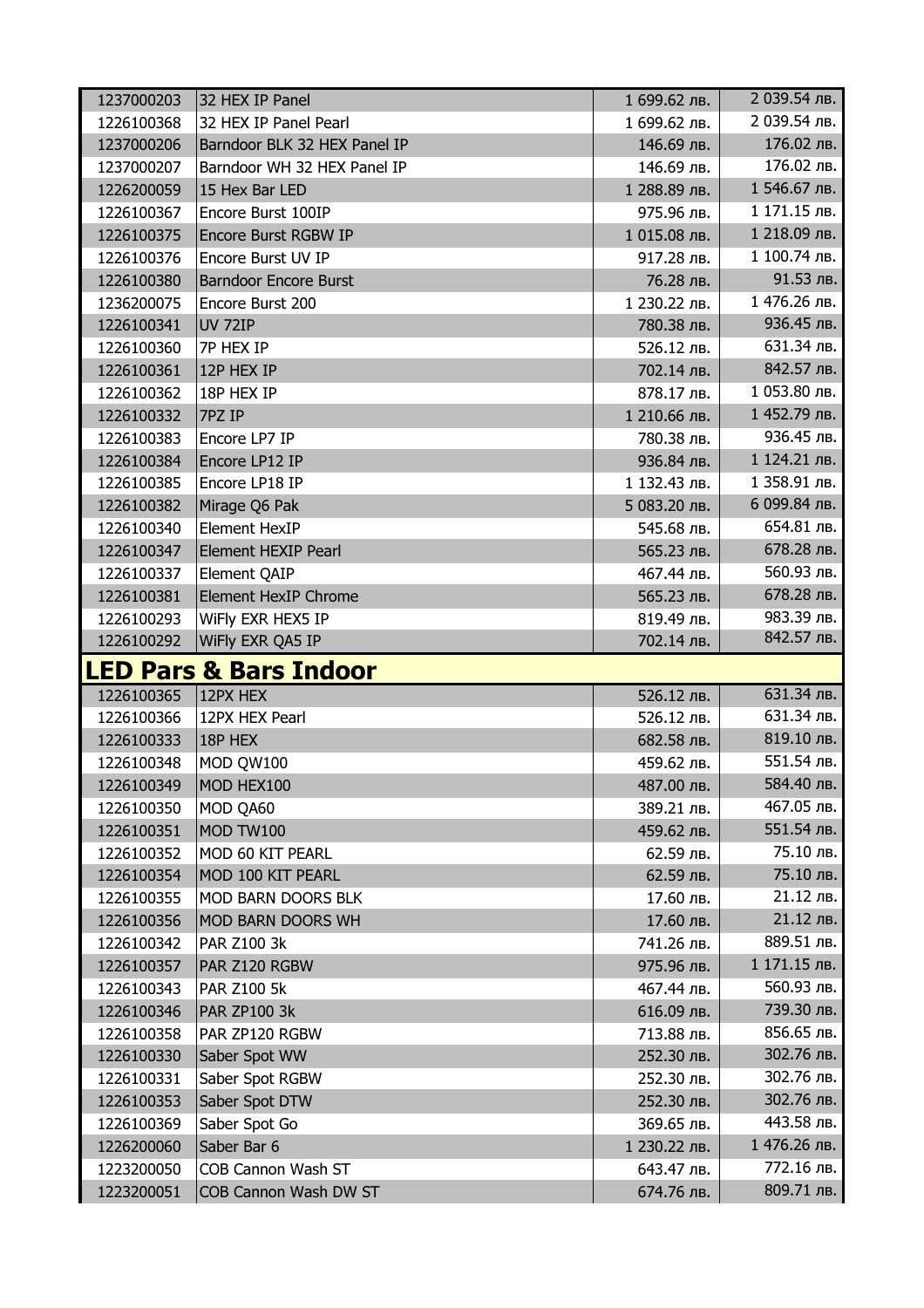| 1223200052                                | COB Cannon Wash PEARL ST                 | 674.76 лв.    | 809.71 лв.    |  |
|-------------------------------------------|------------------------------------------|---------------|---------------|--|
| 1223200047                                | Barndoor blk for COB Cannon Wash         | 43.03 лв.     | 51.63 лв.     |  |
| 1223200048                                | Barndoor wh for COB Cannon Wash          | 43.03 лв.     | 51.63 лв.     |  |
| 1226200017                                | Mega TRI Bar                             | 741.26 лв.    | 889.51 лв.    |  |
| 1226200044                                | Ultra HEX Bar 6                          | 440.06 лв.    | 528.07 лв.    |  |
| 1226200047                                | Ultra HEX Bar 12                         | 682.58 лв.    | 819.10 лв.    |  |
| 1215200023                                | <b>DOTZ Matrix</b>                       | 1 523.59 лв.  | 1 828.31 лв.  |  |
| 1224100006                                | <b>UV COB CANNON</b>                     | 623.91 лв.    | 748.69 лв.    |  |
| <b>Special Effects</b>                    |                                          |               |               |  |
| 1411100032                                | <b>Entour ICE</b>                        | 3 244.72 лв.  | 3 893.67 лв.  |  |
| 1411100019                                | Entourage                                | 1 601.82 лв.  | 1 922.19 лв.  |  |
| 1411100020                                | <b>Entour Venue</b>                      | 1 093.31 лв.  | 1 311.97 лв.  |  |
| 1411100021                                | Fog Fury Jett PRO                        | 975.96 лв.    | 1 171.15 лв.  |  |
| 1411100026                                | Entour SNOW                              | 1 034.63 лв.  | 1 241.56 лв.  |  |
| 1411100028                                | Entour Haze Pro                          | 1 603.78 лв.  | 1 924.54 лв.  |  |
| 1411100027                                | <b>Entour Cyclone</b>                    | 780.38 лв.    | 936.45 лв.    |  |
| 1411100029                                | Entour VT-1 controller                   | 37.16 лв.     | 44.59 лв.     |  |
| 1221000009                                | FFJPWR WR for Fog Fury Jett PRO          | 50.85 лв.     | 61.02 лв.     |  |
| <b>Video</b>                              |                                          |               |               |  |
| 1226300116                                | AV <sub>2</sub>                          | 1 672.23 лв.  | 2 006.68 лв.  |  |
| 1226300117                                | AV2 Rigging Bar                          | 244.48 лв.    | 293.37 лв.    |  |
| 1226300119                                | AV2 RSB                                  | 1.96 лв.      | 2.35 лв.      |  |
| 1226300150                                | VS <sub>2</sub>                          | 2 247.25 лв.  | 2 696.70 лв.  |  |
| 1226300151                                | VS3                                      | 1 953.87 лв.  | 2 344.65 лв.  |  |
| 1226300152                                | VS5                                      | 1 464.92 лв.  | 1757.90 лв.   |  |
| 1226300153                                | VSRB1                                    | 506.56 лв.    | 607.87 лв.    |  |
| 1226300155                                | <b>VSMRT</b>                             | 741.26 лв.    | 889.51 лв.    |  |
| 1226300156                                | <b>VSRQR</b>                             | 185.80 лв.    | 222.96 лв.    |  |
| 1226300157                                | <b>VSSCSB</b>                            | 330.54 лв.    | 396.64 лв.    |  |
| 1226300160                                | VS3 IP                                   | 3 127.37 лв.  | 3 752.85 лв.  |  |
| 1226300161                                | VS3PRB1                                  | 526.12 лв.    | $631.34$ лв.  |  |
| 1226300162                                | <b>VS3IPRSB</b>                          | 7.82 лв.      | 9.39 лв.      |  |
| 1226300142                                | Novastar VX4S-N                          | 3 225.16 лв.  | 3 870.20 лв.  |  |
| 1226300144                                | Novastar VX16S                           | 9 190.45 лв.  | 11 028.53 лв. |  |
| 1226300035                                | <b>Novastar Taurus TB6</b>               | 1 523.59 лв.  | 1 828.31 лв.  |  |
| 1226300114                                | <b>Novastar MCTRL 4K</b>                 | 14 862.35 лв. | 17 834.82 лв. |  |
| 1226300034                                | MCTRL300                                 | 741.26 лв.    | 889.51 лв.    |  |
| <b>Pixel Strips and Dancefloor Panels</b> |                                          |               |               |  |
| 1226200061                                | Pixie Strip 30                           | 177.98 лв.    | 213.58 лв.    |  |
| 1226200062                                | Pixie Strip 60                           | 264.04 лв.    | 316.84 лв.    |  |
| 1226200063                                | Pixie Strip 120                          | 410.72 лв.    | 492.87 лв.    |  |
| 1226200064                                | Pixie Driver 2000                        | 780.38 лв.    | 936.45 лв.    |  |
| 1611000078                                | PSLC1 1ft. Pixie Strip Link Cable 0.3m   | 27.38 лв.     | 32.86 лв.     |  |
| 1611000079                                | PSLC3 3ft. Pixie Strip Link Cable (1m)   | 33.25 лв.     | 39.90 лв.     |  |
| 1611000080                                | PSLC5 5ft.Pixie Strip Link Cable (1.5m)  | 37.16 лв.     | 44.59 лв.     |  |
| 1611000081                                | PSLC10 10ft. Pixie Strip Link Cable (3m) | 50.85 лв.     | 61.02 лв.     |  |
| 1611000082                                | PSLC15 15ft. Pixie Strip Link Cable 4.5m | 64.54 лв.     | 77.45 лв.     |  |
| 1611000083                                | PSLC25 25ft. Pixie Strip Link Cable 7.5m | 93.88 лв.     | 112.66 лв.    |  |